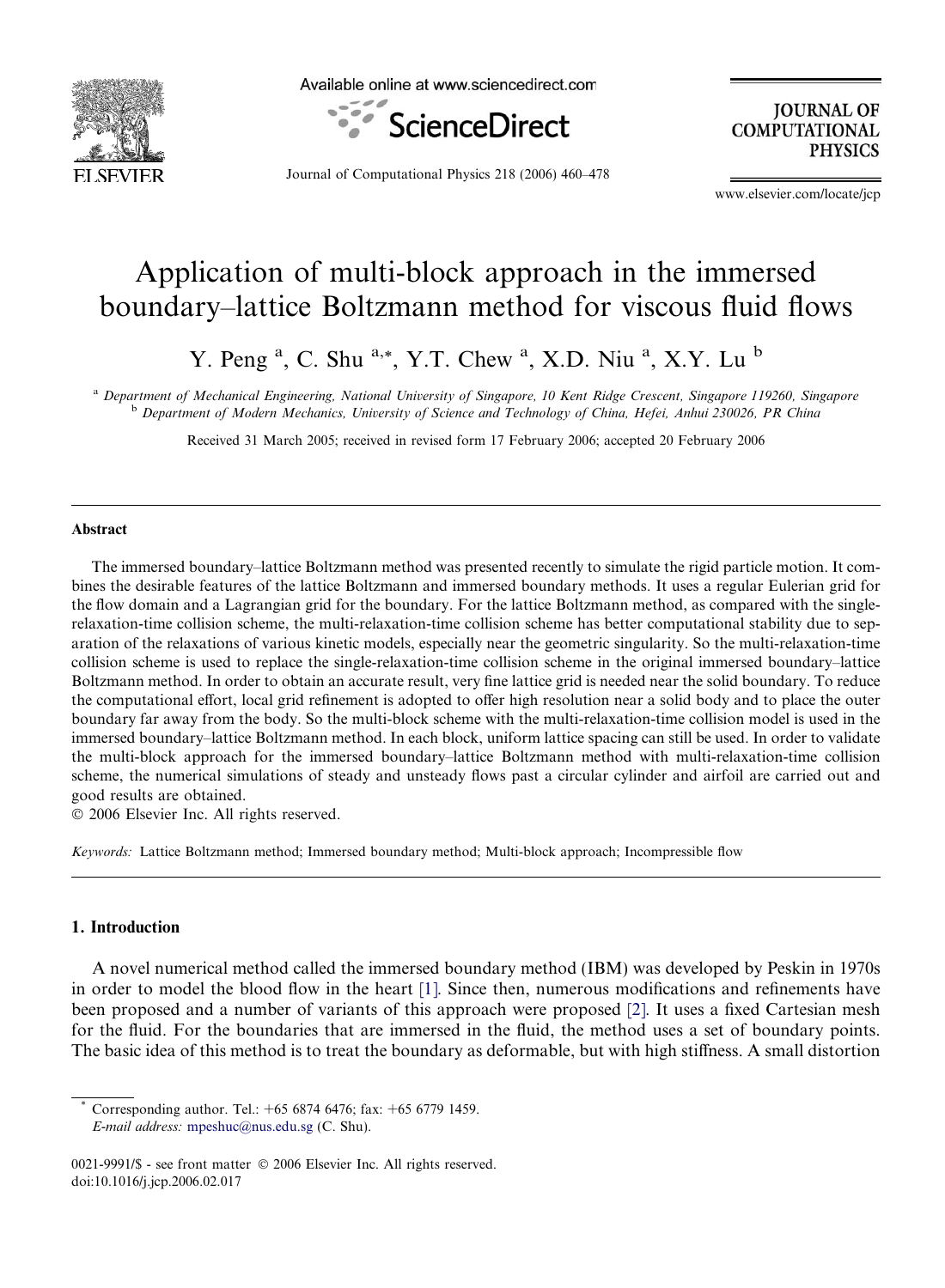of the particle boundary will yield a force that tends to restore the boundary into its original shape. The balances of such forces are distributed into the Eulerian nodes of the grid and the Navier–Stokes equations with a body force are solved over the whole fluid domain. The same approach of IBM was applied by Feng and Michaelides in the lattice Boltzmann method (LBM) [\[3\]](#page-18-0) to simulate the rigid particle motion. It combines the desirable features of the lattice Boltzmann [\[4\]](#page-18-0) and immersed boundary methods. The lattice grid is used for the fluid flow field and the boundary points are to represent rigid particle surface. Any small deformation results in a large force that is distributed into the fluid field. Hence, the lattice Boltzmann equation with body force is solved to obtain the fluid velocity. The deformation is calculated by comparing the boundary point and the reference point that undergoes rigid body motion with particles. The restoration force due to the deformation is modeled by a linear spring relation, where the spring constant in the calculation should make the particle surface stiff enough for the displacement to be small but not large enough that would affect the convergence of the computations. There is no significant effect to the simulation results by choosing different values of the spring constant as long as the particle deformation is small. In order to avoid the need to determine this free parameter of the spring constant, a direct forcing scheme is proposed by Feng and Michaelides [\[5\]](#page-18-0). It presents a significant improvement over the previously introduced IBM–LBM where the forcing term was computed using a penalty method and a user-defined parameter. It allows the enforcement of the rigid body motion in a more efficient way.

In the original IBM–LBM, the single-relaxation-time collision scheme is used. Compared with the singlerelaxation-time collision scheme, the multi-relaxation-time collision scheme has better computational stability. The multi-relaxation-time collision scheme [\[6\]](#page-18-0) is constructed in the moment space based on the generalized lattice Boltzmann equation according to the work of d'Humières [\[7\].](#page-18-0) This model has a maximum number of adjustable parameters allowed by the freedom provided by a given discrete velocity set. These adjustable parameters are used to optimize the properties of the model through a systematical analysis of the generalized hydrodynamics of the model. Compared with the single-relaxation-time collision scheme, through the linearized analysis [\[6\]](#page-18-0), the multi-relaxation-time collision scheme gives the same results to the second order of accuracy for various flows. They are equivalent in the long wave length limit for macroscopic variables and the difference is a high order effect. When flow problems possess mathematical singularities, which will affect numerical solutions in high wave numbers, the multi-relaxation-time scheme has better computational stability due to the separation of the relaxations of the various kinetic models, especially near the geometric singularity. In attempting to obtain solutions for the high Reynolds number flow using single-relaxation-time scheme, the pressure and velocity fields often exhibit spatial oscillations in regions of large gradients such as stagnation point and sharp convex corners. For convection-dominated problems, these oscillations will propagate over a large scale. However, the multi-relaxation-time scheme can efficiently suppress the oscillation associated with the high-frequency pressure wave [\[8\].](#page-18-0) In order to improve the stability of IBM–LBM, in this paper, the multi-relaxation-time scheme is used to replace the single-relaxation-time scheme in the original IBM–LBM by Feng and Michaelides [\[3\]](#page-18-0).

In the application of IBM–LBM, one limitation to the numerical efficiency is that it is constrained by a special uniform lattice. The challenge for the uniform grid is to offer high resolution near a solid body and to place the outer boundary far away from the body. So it is desirable to divide the computational domain into a number of grid blocks so that within each block, uniform lattice spacing can be used [\[9\]](#page-18-0). For the grid block near a solid body, the lattice spacing is very small, while near the outer boundary, the lattice spacing could be very large. The multi-block approach has also been actively employed in the Navier–Stokes solvers with Cartesian coordinates, such as the work of Wan et al. [\[10\]](#page-18-0). Both the work of Wan et al. [\[10\]](#page-18-0) and the present work use the idea of fictitious overlapping sub-domains. The main difference is that in Wan et al.'s scheme, the blocks with different grid sizes have different fictitious overlapping zones, while in the present method, only the coarse block has fictitious overlapping zone. The blocks are connected through the interface. An accurate interface treatment between neighboring blocks is derived by Yu et al. [\[9\]](#page-18-0) to satisfy the continuity of mass, momentum and stresses across the interface. This technique can also be applied to the lattice Boltzmann method with multi-relaxation-time scheme [\[8\].](#page-18-0) In this paper, we used this multi-block method with multi-relaxation-time collision scheme to improve the efficiency and accuracy of the IBM–LBM.

The accuracy of the multi-block scheme for the lattice Boltzmann method with multi-relaxation-time collision scheme is studied by the Taylor problem and its application is validated by the driven cavity flow. Then,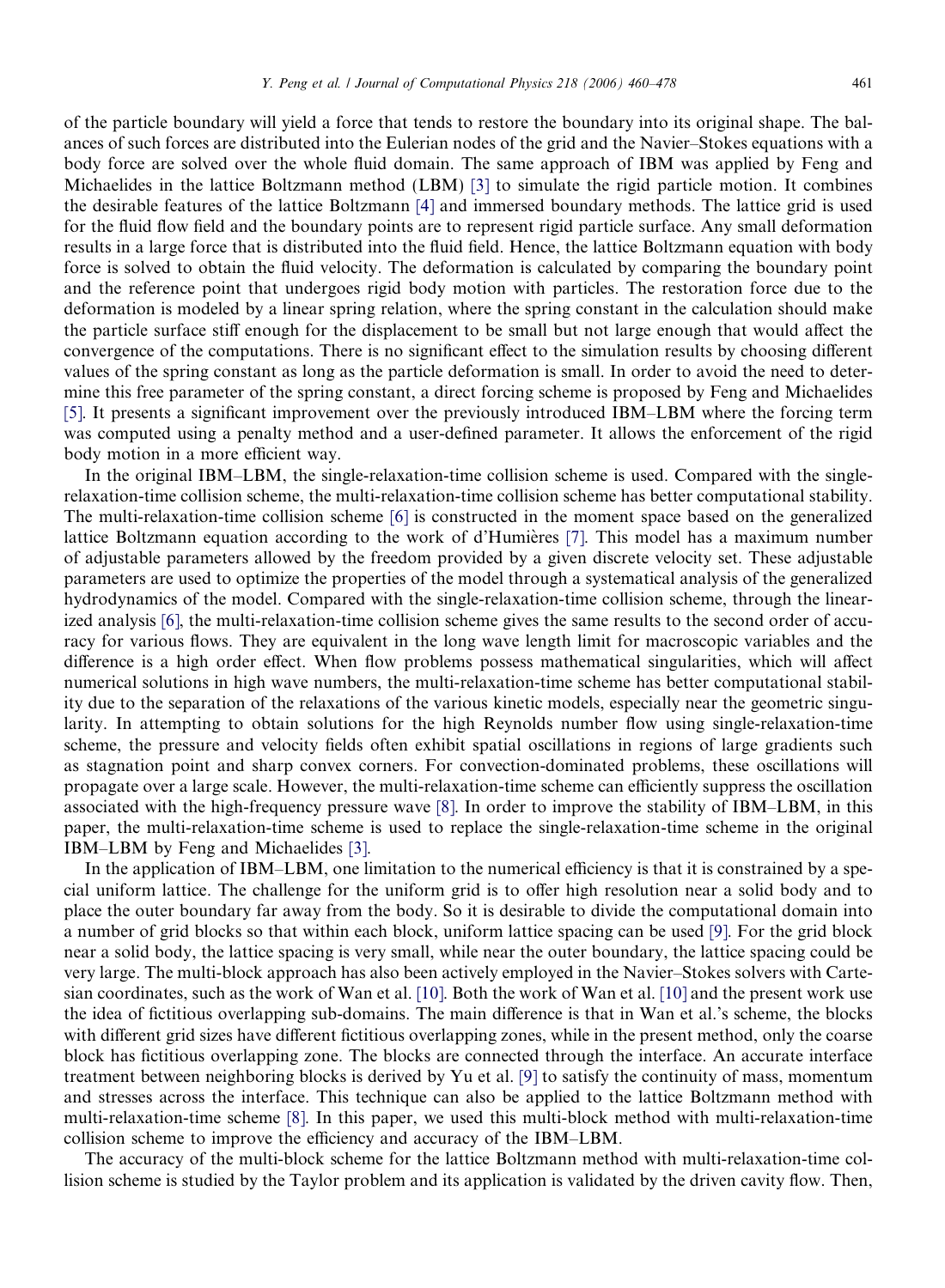<span id="page-2-0"></span>the multi-block method with multi-relaxation-time collision scheme is used for IBM–LBM. It is validated by the steady and unsteady flows past a cylinder and an airfoil. Good results are obtained.

## 2. Immersed boundary–lattice Boltzmann method

#### 2.1. Immersed boundary method

In the concept of immersed boundary method, the body force term is used in the fluid solver to implement constraints acting on the fluid such as to mimic the presence of rigid boundary in appropriate regions of the flow field. They should comprise sufficiently large number of grid points in order to represent the geometry of the physical boundary.

For the two-dimensional domain  $\Omega$  containing an immersed boundary in the form of closed curve  $\Gamma$ , the configuration of the curve is given in the parametric form of  $X(s,t)$ ,  $0 \le s \le L_b$ ,  $X(0,t) = X(L_b,t)$ , where s tracks a material point of the immersed boundary. The equations of motion of the system are:

$$
\rho\left(\frac{\partial \boldsymbol{u}}{\partial t} + \boldsymbol{u} \cdot \nabla \boldsymbol{u}\right) = -\nabla p + \mu \Delta \boldsymbol{u} + \boldsymbol{f} \tag{1}
$$

$$
\nabla \cdot \mathbf{u} = 0 \tag{2}
$$

$$
f(x,t) = \int_0^{L_b} F(s,t)\delta(x - X(s,t)) ds
$$
\n(3)

$$
\frac{\partial X(s,t)}{\partial t} = \boldsymbol{u}(X(s,t),t) = \int_{\Omega} \boldsymbol{u}(x,t) \delta(x - X(s,t)) \, \mathrm{d}x \tag{4}
$$

$$
F(s,t) = S(X(s,t),t) \tag{5}
$$

Here  $x$ ,  $u$ ,  $p$  and  $f$  are the fixed Eulerian grid, fluid velocity, fluid pressure and the force density with respect to  $dx = dx dy$  acting on the fluid, respectively. X and F are the Lagrangian points and boundary force density with respect to ds. Eqs. (1) and (2) are the Navier–Stokes equations for a viscous incompressible fluid flow. Eq. (3) distributes the restoring force from Lagrangian points on the boundary to Eulerian points in the flow domain. So, the integral in Eq. (3) is over the boundary domain formed by the Lagrangian points. Eq. (4) interpolates the velocity from Eulerian points in the flow domain to Lagrangian points on the boundary. So, the integral in Eq. (4) is over the flow domain formed by the Eulerian points. Eq. (5) states that the boundary force on the particular segment at time t is determined by the boundary configuration at time t, where the function  $S$  satisfies a generalized Hooke's law which will be shown in Eq. [\(9\).](#page-3-0)

## 2.2. Lattice Boltzmann equation with single-relaxation-time collision model

For the IBM–LBM proposed by Feng and Michaelides [\[3\]](#page-18-0), Eqs. (1) and (2) are represented in the lattice Boltzmann frame with single-relaxation-time collision scheme as:

$$
f_{\alpha}(\mathbf{x}+\boldsymbol{e}_{\alpha}\delta t, t+\delta t)-f_{\alpha}(\mathbf{x}, t)=-\frac{1}{\tau}\left(f_{\alpha}(\mathbf{x}, t)-f_{\alpha}^{\text{eq}}(\mathbf{x}, t)\right)+\frac{3}{2}w_{\alpha}f\cdot\boldsymbol{e}_{\alpha}\tag{6}
$$

where  $\tau$  is the single-relaxation-time;  $f_{\alpha}$  is the distribution function;  $f_{\alpha}^{eq}$  is its corresponding equilibrium state;  $\delta t$  is the time step;  $e_{\alpha}$  is the particle velocity and  $f(x, t)$  is the body force in the flow field.  $w_{\alpha}$  are coefficients that depend on the selected particle velocity model. Take the nine-speed particle velocity model as an example.  $w_0 = 4/9$ ,  $w_1 = w_2 = w_3 = w_4 = 1/9$  and  $w_5 = w_6 = w_7 = w_8 = 1/36$ . There are several ways to include the contribution of an external force into the lattice Boltzmann equation. The way used in the above equation is that an external force is introduced by adding a term to the collision function.

## 2.3. Evaluation of force density at the boundary point

In order to model the interaction of fluid and rigid body, usually the penalty technique as applied by Höfler and Schwarzer [\[11\]](#page-18-0) is used. Firstly, introduce a number of m reference positions  $r_j$ ,  $j = 1, \ldots, m$  distributed over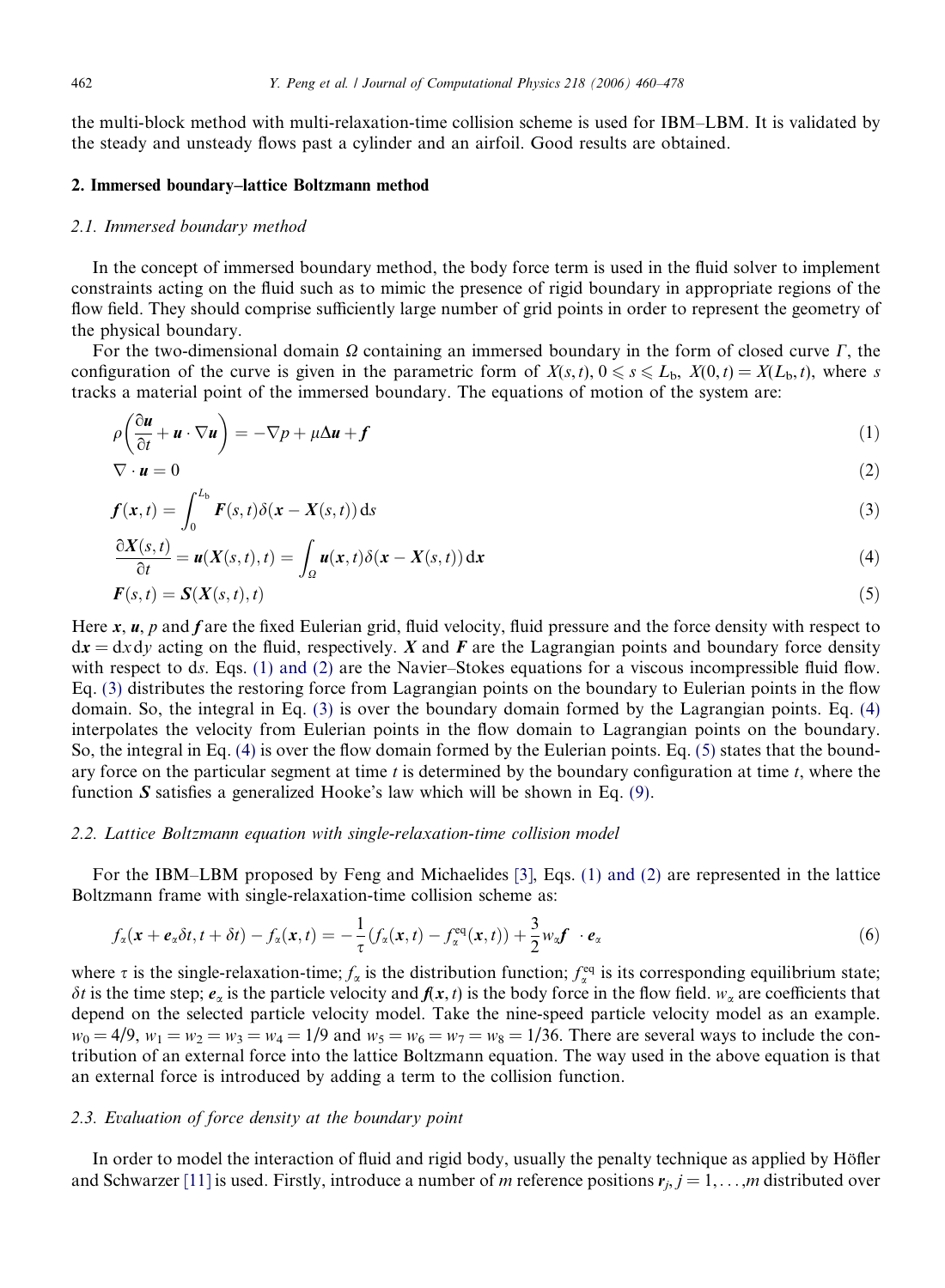<span id="page-3-0"></span>the rigid body with the initial boundary mesh width  $\Delta s$ . The  $r_i$  are vectors related to the center of mass of the rigid body. The associated spatial coordinates  $X_j^r$  change only due to the movement and rotation of the rigid body,

$$
X_j^r(t) = X(t) + O(t) \cdot \mathbf{r}_j \tag{7}
$$

where  $O(t)$  describes the instantaneous orientation and  $X(t)$  is the position of the rigid body.

Associated with each reference position is a tracer  $X_j^i$ ,  $j = 1, \ldots, m$  which tracks the motion of the fluid,

$$
\dot{X}_j'(t) = \mathbf{u}(X_j') \tag{8}
$$

where the dot indicates the time derivative along the trajectories. The tracers are passively convected with the fluid. Whenever between the tracer and reference position, there occurs a non-vanishing difference in position  $\xi_j = X'_j(t) - X'_j(t)$ , an additive contribution  $F_j$  to the force density  $f_j$  in the fluid is generated that tends to drive the fluid and thus trace back to the reference position and to diminish their relative velocity. This restoration force, which is due to the displacement between the reference point and the boundary point, is modeled by a linear spring relation:

$$
\boldsymbol{F}_j = -k\xi_j \tag{9}
$$

where k is the spring constant. The actual value of the spring constant should make the rigid body stiff enough for the displacement to be small but not large enough to affect the convergence of computations. There is no significant effect to the simulation results by choosing different values of the spring constant as long as the deformation is small.

To avoid using a free parameter in Eq. (9) in the calculation, a direct forcing scheme for IBM–LBM is proposed by Feng and Michaelides [\[5\]](#page-18-0) recently. As mentioned above, a set of Lagrangian boundary points is used to describe the boundary. Eq. [\(1\)](#page-2-0) is also valid at the Lagrangian boundary points. Hence the force density at the boundary points can be written as:

$$
f(\mathbf{x} = X(s,t), t) = \rho \left( \frac{\partial \mathbf{u}}{\partial t} + \mathbf{u} \cdot \nabla \mathbf{u} \right) + \nabla p - \mu \Delta \mathbf{u}
$$
\n(10)

If we assume that the velocity and pressure field at the time step  $t = t_n$  are known, then we have an explicit scheme to determine the force term at the Lagrangian boundary points at time  $t = t_{n+1}$ , which is

$$
\boldsymbol{f}_{i}^{n+1} = \rho \left( \frac{\boldsymbol{u}_{i}^{n+1} - \boldsymbol{u}_{i}^{n}}{\Delta t} + \boldsymbol{u}_{i}^{n} \cdot \nabla \boldsymbol{u}_{i}^{n} \right) + \nabla p_{i}^{n} - \mu \Delta \boldsymbol{u}_{i}^{n}
$$
\n(11)

where  $\Delta t$  is the time step.

In order to impose the boundary condition at  $t = t_{n+1}$ , the velocity at the immersed Lagrangian boundary points is equal to the velocity of the boundary at the same point,  $U_i^{n+1}$ . So the force density at these Lagrangian boundary points is given by

$$
\boldsymbol{f}_{i}^{n+1} = \rho \left( \frac{\boldsymbol{U}_{i}^{n+1} - \boldsymbol{u}_{i}^{n}}{\Delta t} + \boldsymbol{u}_{i}^{n} \cdot \nabla \boldsymbol{u}_{i}^{n} \right) + \nabla p_{i}^{n} - \mu \Delta \boldsymbol{u}_{i}^{n}
$$
\n(12)

## 2.4. Calculation of body force at the fluid point

The calculated force density using Eq. (12) is at a Lagrangian boundary point and we have to spread it into the neighboring Eulerian nodes using the delta function. According to the work of Feng and Michaelides [\[5\]](#page-18-0), the force distributed to the Eulerian node in the flow domain can be calculated by

$$
f(x,t) = \sum_{j=1}^{m-1} f(X(s_j,t),t)D_j(x - X(s_j,t))\Delta sh
$$
\n(13)

where  $D_i$  is a continuous kernel distribution function that approximates the delta function,  $\Delta s$  is the length of the small boundary element and  $h$  is the mesh spacing of Eulerian grid. The choice of the kernel distribution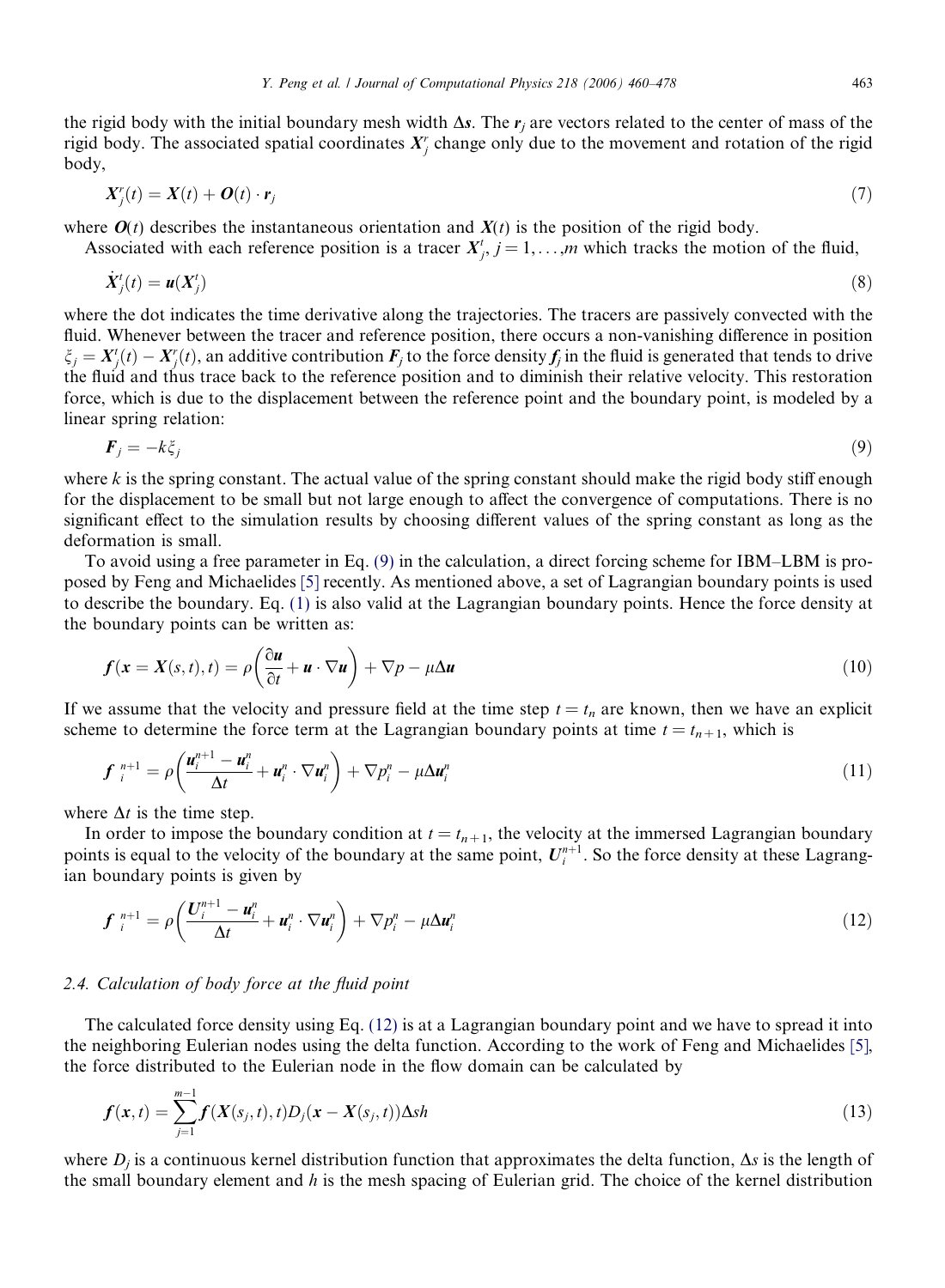<span id="page-4-0"></span>function has to meet certain criteria [\[12\].](#page-18-0) For the two-dimensional simulations, the following equations are used:

$$
\delta(r) = \begin{cases}\n\frac{1}{8h} \left(3 - 2|r|/h + \sqrt{1 + 4|r|/h - 4(|r|/h)^2}\right), & |r| \le h \\
\frac{1}{8h} \left(5 - 2|r|/h - \sqrt{-7 + 12|r|/h - 4(|r|/h)^2}\right), & h \le |r| \le 2h \\
0, & \text{otherwise}\n\end{cases}
$$
\n(14)\n
$$
D_j(\mathbf{x} - \mathbf{x}_j) = \delta(x - x_j)\delta(y - y_j)
$$

The same continuous kernel distribution function has also to be used for Eq. (4). The process for IBM–LBM can be illustrated as follows:

- (1) Compute the force density at the boundary points using Eq. [\(12\)](#page-3-0) and spread them into the Eulerian points using Eq. [\(13\).](#page-3-0)
- (2) Solve the lattice Boltzmann equation [\(6\)](#page-2-0) with the force term  $f^{n+1}(x)$  to update the velocity field.
- (3) Interpolate the new velocity from the lattice to the boundary points using

$$
\mathbf{u}^{n+1}(s) = \sum_{x} \mathbf{u}^{n+1}(x) D(x - X^n(s))h^2
$$
\n(16)

(4) Go back to (1) till the convergence criterion is satisfied.

## 3. Multi-relaxation-time collision scheme

In order to make the computation more stable, the multi-relaxation-time collision scheme is used to replace the single-relaxation-time collision scheme in the original IBM–LBM [\[3\].](#page-18-0)

In this paper, the nine-velocity model is used, which is given as:

$$
e_{\alpha} = \begin{cases} (0,0), & \alpha = 0 \\ (\cos[(\alpha - 1)\pi/2], \sin[(\alpha - 1)\pi/2]), & \alpha = 1-4 \\ \sqrt{2}(\cos[(2\alpha - 9)\pi/4], \sin[(2\alpha - 9)\pi/4]), & \alpha = 5-8 \end{cases}
$$
(17)

Given a set of 9 discrete velocities with corresponding distribution functions, one can construct a space based on the (velocity) moments of  $\{f_\alpha\}$ . The following moments are chosen [\[6\]](#page-18-0):

$$
|m_1\rangle = (1, 1, 1, 1, 1, 1, 1, 1, 1)^{\mathrm{T}}
$$
  
\n
$$
|m_2\rangle = (-4, -1, -1, -1, -1, 2, 2, 2, 2)^{\mathrm{T}}
$$
  
\n
$$
|m_3\rangle = (4, 2, 2, 2, 2, 1, 1, 1, 1)^{\mathrm{T}}
$$
  
\n
$$
|m_4\rangle = (0, 1, 0, -1, 0, 1, -1, -1, 1)^{\mathrm{T}}
$$
  
\n
$$
|m_5\rangle = (0, -2, 0, 2, 0, 1, -1, -1, 1)^{\mathrm{T}}
$$
  
\n
$$
|m_6\rangle = (0, 0, 1, 0, -1, 1, 1, -1, -1)^{\mathrm{T}}
$$
  
\n
$$
|m_7\rangle = (0, 0, -2, 0, 2, 1, 1, -1, -1)^{\mathrm{T}}
$$
  
\n
$$
|m_8\rangle = (0, 1, -1, 1, -1, 0, 0, 0, 0)^{\mathrm{T}}
$$
  
\n
$$
|m_9\rangle = (0, 0, 0, 0, 0, 1, -1, 1, -1)^{\mathrm{T}}
$$

ð18Þ

Define a new set of variables.

 $|R\rangle = (\rho, e, \varepsilon, j_x, q_x, j_y, q_y, p_{xx}, p_{xy})^\text{T}$ , which are related to the distributions as follows: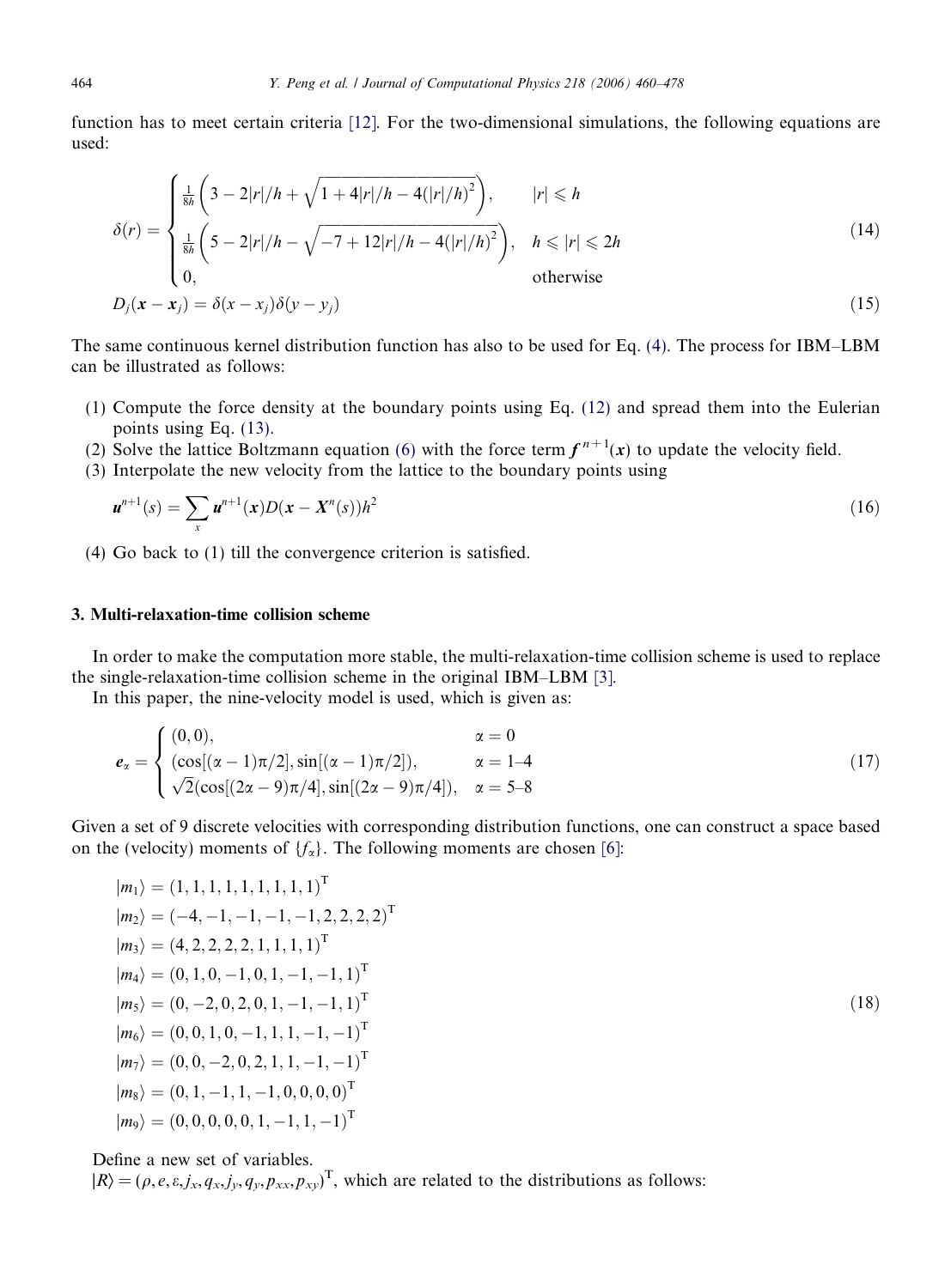$$
|R\rangle = \begin{pmatrix} \rho \\ e \\ \varepsilon \\ u \\ q_x \\ v \\ q_y \\ p_{xx} \end{pmatrix} = \begin{pmatrix} 1 & 1 & 1 & 1 & 1 & 1 & 1 & 1 & 1 \\ -4 & -1 & -1 & -1 & -1 & 2 & 2 & 2 & 2 \\ 4 & -2 & -2 & -2 & -2 & 1 & 1 & 1 & 1 \\ 0 & 1 & 0 & -1 & 0 & 1 & -1 & -1 & 1 \\ 0 & -2 & 0 & 2 & 0 & 1 & -1 & -1 & 1 \\ 0 & 0 & 1 & 0 & -1 & 1 & 1 & -1 & -1 \\ 0 & 0 & -2 & 0 & 2 & 1 & 1 & -1 & -1 & 1 \\ 0 & 1 & -1 & 1 & -1 & 0 & 0 & 0 & 0 \\ 0 & 0 & 1 & -1 & 1 & -1 & 0 & 0 & 0 & 0 \\ 0 & 0 & 0 & 0 & 0 & 1 & -1 & 1 & -1 \end{pmatrix} \begin{pmatrix} f_0 \\ f_1 \\ f_2 \\ f_3 \\ f_4 \\ f_5 \\ f_6 \\ f_7 \\ f_8 \end{pmatrix} = M|F\rangle
$$
 (19)

These 9 moments are separated into two groups:  $(\rho, u, v)$  are the conserved moments and they are locally conserved in the collision process;  $(e, \varepsilon, q_x, q_y, p_{xx}, p_{xy})$  are the non-conserved moments and they relax linearly towards their equilibrium values that are functions of the conserved quantities. The relaxation equations for the non-conserved moments are prescribed as follows:

$$
\tilde{e} = e - s_2[e - e^{\text{eq}}]
$$
\n
$$
\tilde{e} = \varepsilon - s_3[\varepsilon - \varepsilon^{\text{eq}}]
$$
\n
$$
\tilde{q}_x = q_x - s_5[q_x - q_x^{\text{eq}}]
$$
\n
$$
\tilde{q}_y = q_y - s_7[q_y - q_y^{\text{eq}}]
$$
\n
$$
\tilde{p}_{xx} = p_{xx} - s_8[p_{xx} - p_{xx}^{\text{eq}}]
$$
\n
$$
\tilde{p}_{xy} = p_{xy} - s_9[p_{xy} - p_{xy}^{\text{eq}}]
$$
\n(20)

where  $\sim$  denotes post-collision values. The equilibrium values of the non-conserved moments are chosen to be:

$$
e^{eq} = -2\rho + 3(u^2 + v^2)
$$
  
\n
$$
e^{eq} = \rho - 3(u^2 + v^2)
$$
  
\n
$$
q_x^{eq} = -u
$$
  
\n
$$
q_y^{eq} = -v
$$
  
\n
$$
p_{xx}^{eq} = u^2 - v^2
$$
  
\n(21)  
\n
$$
p_{xy}^{eq} = uv
$$

The evolution equation of the LBM with multi-relaxation-time collision scheme becomes

$$
|f(\mathbf{x} + \mathbf{e}_\alpha \delta t, t + \delta t)\rangle - |f(\mathbf{x}, t)\rangle = -M^{-1}S[|R(\mathbf{x}, t)\rangle - |R^{\text{eq}}(\mathbf{x}, t)\rangle]
$$
\n(22)

where

$$
S \equiv \text{diag}(s_1, s_2, \ldots, s_9)
$$

There is no need to do the matrix inverse since  $(M \cdot M^T)$  is a diagonal matrix with diagonal elements  $\langle m_\beta | m_\beta \rangle$ . The kinematic viscosity v and the bulk viscosity  $\zeta$  of this model are:

$$
v = \frac{1}{3} \left( \frac{1}{s_8} - \frac{1}{2} \right) = \frac{1}{3} \left( \frac{1}{s_9} - \frac{1}{2} \right)
$$
(23)  

$$
\zeta = \frac{1}{6} \left( \frac{1}{s_2} - \frac{1}{2} \right)
$$
(24)

Compared to Eq. [\(6\)](#page-2-0) which uses the single-relaxation-time collision model, the stream process is the same. The only difference is the collision process, which is replaced by the right hand side of Eq. (22).

When the LBM with multi-relaxation-time scheme is used for IBM, a force term has to be added. To include the external force, one can simply add it to the momentum by  $u = \sum f e + f \delta t$ . It is understood that, in order to conserve the mass up to the second order in the Chapman–Enskog expansion, the net effect of the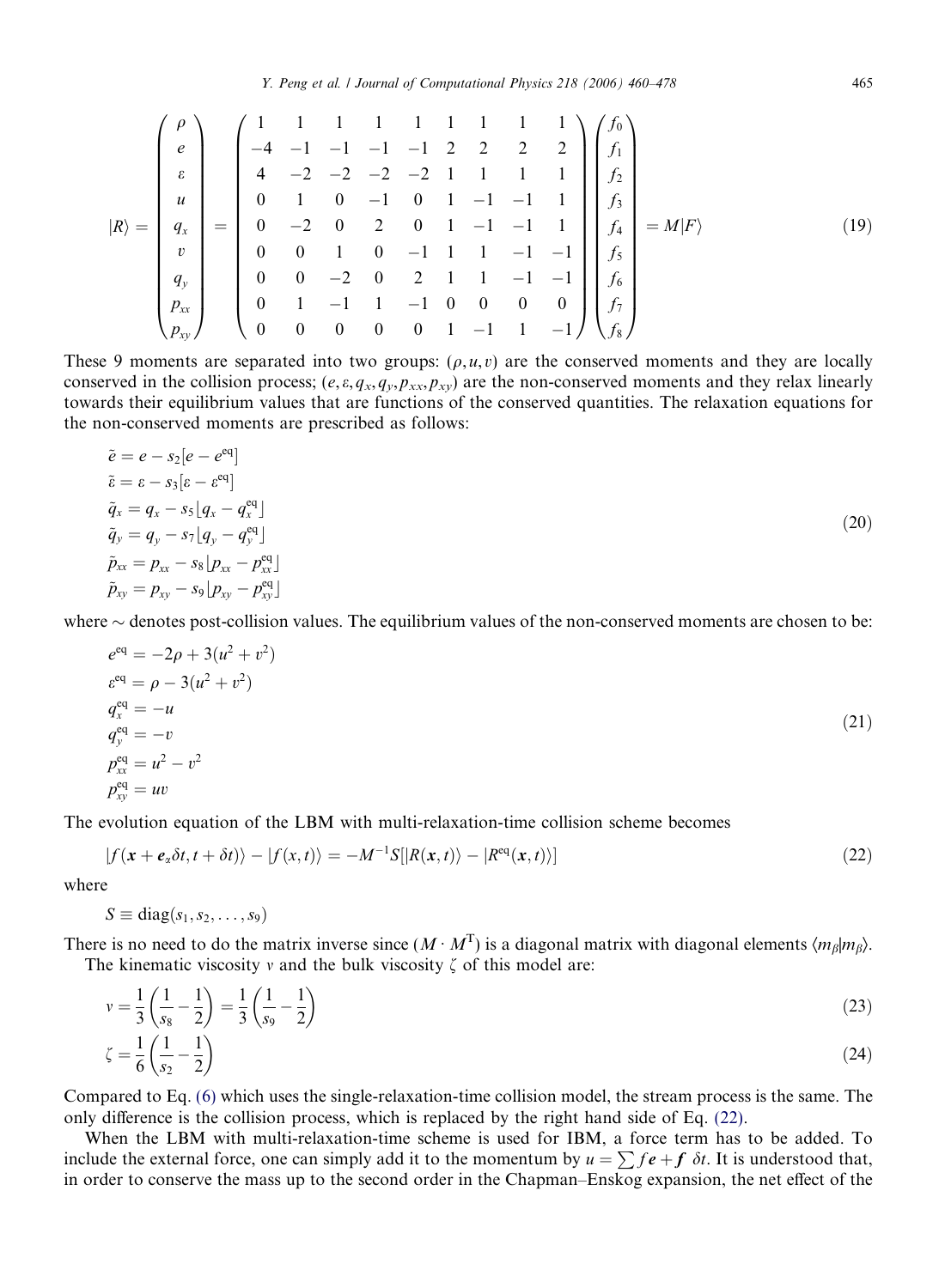<span id="page-6-0"></span>forcing term is that the resultant momentum is equal to  $u = \sum fe + \frac{1}{2}f \, \delta t$ . Therefore it is preferable to execute the forcing term in two steps, adding one-half of the forcing before relaxation and another-half after relaxation. This can be concisely illustrated as follows:

Step 1: Advection of  $\{f_{\alpha}\}.$ Step 2: Compute the macroscopic variables with  $\mathbf{u} = \sum f \mathbf{e} + \frac{1}{2} \mathbf{f} \delta t$ . Step 3: Relaxations of the moments (collision) with  $u' = u + \frac{1}{2}f \delta t$ .

## 4. Multi-block method in the lattice Boltzmann model

When the LBM with multi-relaxation-time scheme is used for IBM, in order to offer high resolution near a solid body and to place the outer boundary far away from the body, the multi-block method is used. An accurate interface treatment between neighboring blocks is derived by Yu et al. [\[9\]](#page-18-0) to satisfy the continuity of mass, momentum and stresses across the interface.

## 4.1. Multi-block method for the single-relaxation-time scheme

To illustrate the basic idea, a two-block (a coarse block and a fine block) system as shown in Fig. 1 is considered in the derivation for the interfacial information exchange. The ratio of the lattice space between the coarse and fine blocks is

$$
n = \delta x_{\rm c}/\delta x_{\rm f} \tag{25}
$$

For a given Re, in order to keep a consistent viscosity  $v = (2\tau - 1)\delta x/6$ , the relation between relaxation times  $\tau_f$  on the fine block and on the coarse block must obey

$$
\tau_{\rm f} = \frac{1}{2} + n(\tau_{\rm c} - \frac{1}{2}) \tag{26}
$$

For easy analysis, the density distributions are written as

$$
f_{\alpha}(\mathbf{x},t) = f_{\alpha}^{\text{eq}}(\mathbf{x},t) + f_{\alpha}^{\text{neq}}(\mathbf{x},t)
$$
\n(27)

where  $f_{\alpha}^{\text{neq}}(x, t)$  is the non-equilibrium part of the distribution function, based on which the stresses are evalwhere  $J_{\alpha}$  ( $\alpha$ ,  $\nu$ ) is the constraint part of the distribution ration<br>uated as  $\tau_{ij} = (1 - \frac{1}{2\tau})\sum_{\alpha=1}^{8} f_{\alpha}^{\text{neq}}(e_{\alpha i}e_{\alpha j} - \frac{1}{2}e_{\alpha} \cdot e_{\alpha}\delta_{ij})$  in two dimensions.

Since the velocity and density are continuous across the interface between two blocks, the equilibrium part across the interface follows:

$$
f_{\alpha}^{\text{eq,c}}(\mathbf{x},t) = f_{\alpha}^{\text{eq,f}}(\mathbf{x},t) \tag{28}
$$



Fig. 1. Interface structure between two blocks of different lattice spacing.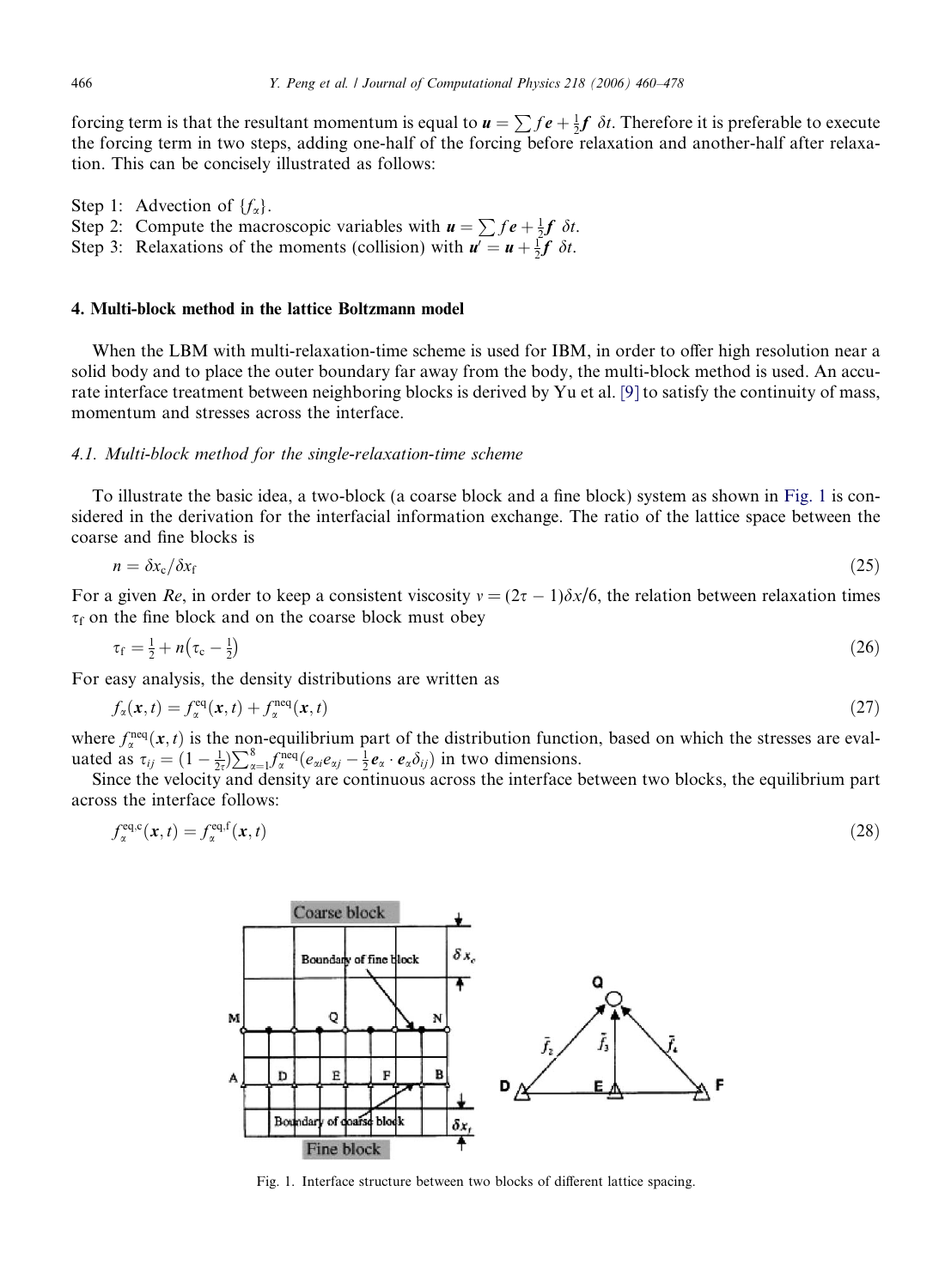To maintain the continuity for the stress across the interface, the non-equilibrium part across interface follows:

$$
\left(1 - \frac{1}{2\tau_c}\right) f_{\alpha}^{\text{neq},c} = \left(1 - \frac{1}{2\tau_f}\right) f_{\alpha}^{\text{neq},f} \tag{29}
$$

This can also be written as

$$
f_{\alpha}^{\text{neq},c} = n \frac{\tau_c}{\tau_f} f_{\alpha}^{\text{neq},f} \tag{30}
$$

The post-collision distribution is obtained by the single-relaxation-time scheme as

$$
\tilde{f}_{\alpha}(\mathbf{x},t) = \left(1 - \frac{1}{\tau}\right) f(\mathbf{x},t) + \frac{1}{\tau} f_{\alpha}^{\text{eq}}(\mathbf{x},t) = f_{\alpha}^{\text{eq}}(\mathbf{x},t) + \frac{\tau - 1}{\tau} f_{\alpha}^{\text{neq}}(\mathbf{x},t)
$$
\n(31)

For the coarse block, the post-collision distribution is written as:

$$
\tilde{f}_{\alpha}^{\rm c} = f_{\alpha}^{\rm eq,c} + \frac{\tau_{\rm c} - 1}{\tau_{\rm c}} f_{\alpha}^{\rm neq,c} \tag{32}
$$

When transferring the data from the fine block to the coarse block, using Eqs. [\(28\) and \(30\)](#page-6-0) for Eq. (32), one obtains:

$$
\tilde{f}_{\alpha}^{\rm c} = f_{\alpha}^{\rm eq,f} + n \frac{\tau_{\rm c} - 1}{\tau_{\rm f} - 1} (\tilde{f}_{\alpha}^{\rm f} - f_{\alpha}^{\rm eq,f})
$$
\n(33)

where the post-collision distribution for the fine block is written as:

$$
\tilde{f}_{\alpha}^{\mathbf{f}} = f_{\alpha}^{\text{eq},\mathbf{f}} + \frac{\tau_{\mathbf{f}} - 1}{\tau_{\mathbf{f}}} f_{\alpha}^{\text{neq},\mathbf{f}} \tag{34}
$$

Similarly, when transferring the data from the coarse block to the fine block, one obtains:

$$
\tilde{f}_{\alpha}^{\mathsf{f}} = f_{\alpha}^{\text{eq,c}} + \frac{\tau_{\mathsf{f}} - 1}{n(\tau_{\mathsf{c}} - 1)} (\tilde{f}_{\alpha}^{\mathsf{c}} - f_{\alpha}^{\text{eq,c}})
$$
\n(35)

At the interface, the spatial interpolation is needed. The typical interface structure is shown in [Fig. 1.](#page-6-0) The line MN is the fine block boundary, while the line AB is the coarse block boundary. The coarse block boundary is in the interior of the fine block and the fine block boundary is in the interior of the coarse block. This arrangement of the interface is convenient for the information exchange between two neighboring blocks. On the fine block boundary MN, the information on the nodes denoted by the open symbol "o" is known from the data in the coarse block. However, the information on the nodes denoted by the solid symbol " $\bullet$ " is unknown and there is no corresponding information on the coarse block. It can be obtained through spatial interpolation based on the information at the nodes denoted by the open symbol " $\circ$ " on the line MN. To eliminate the possibility of spatial asymmetry caused by interpolations, a symmetric cubic spline fitting is used [\[7\]](#page-18-0). That is

$$
\tilde{f}(x) = a_i + b_i x + c_i x^2 + d_i x^3, \qquad x_{i-1} \leq x \leq x_i, \quad i = 1, ..., m
$$
\n(36)

where the constants  $(a_i, b_i, c_i, d_i)$  are determined by using the continuity of the nodal conditions of  $\tilde{f}, \tilde{f}', \tilde{f}''$  and suitable end condition (such as zero second order derivative for  $\tilde{f}$ ).

For the lattice Boltzmann method, in order to make sure that the interface uses information at the correct time level, the temporal interpolation at the interface is also needed. Three-point Lagrangian formulation is used:

$$
y(x) = \sum_{k=1}^{3} y_k \left( \prod_{\substack{j=1 \ j \neq k}}^{3} \frac{x - x_j}{x_k - x_j} \right)
$$
 (37)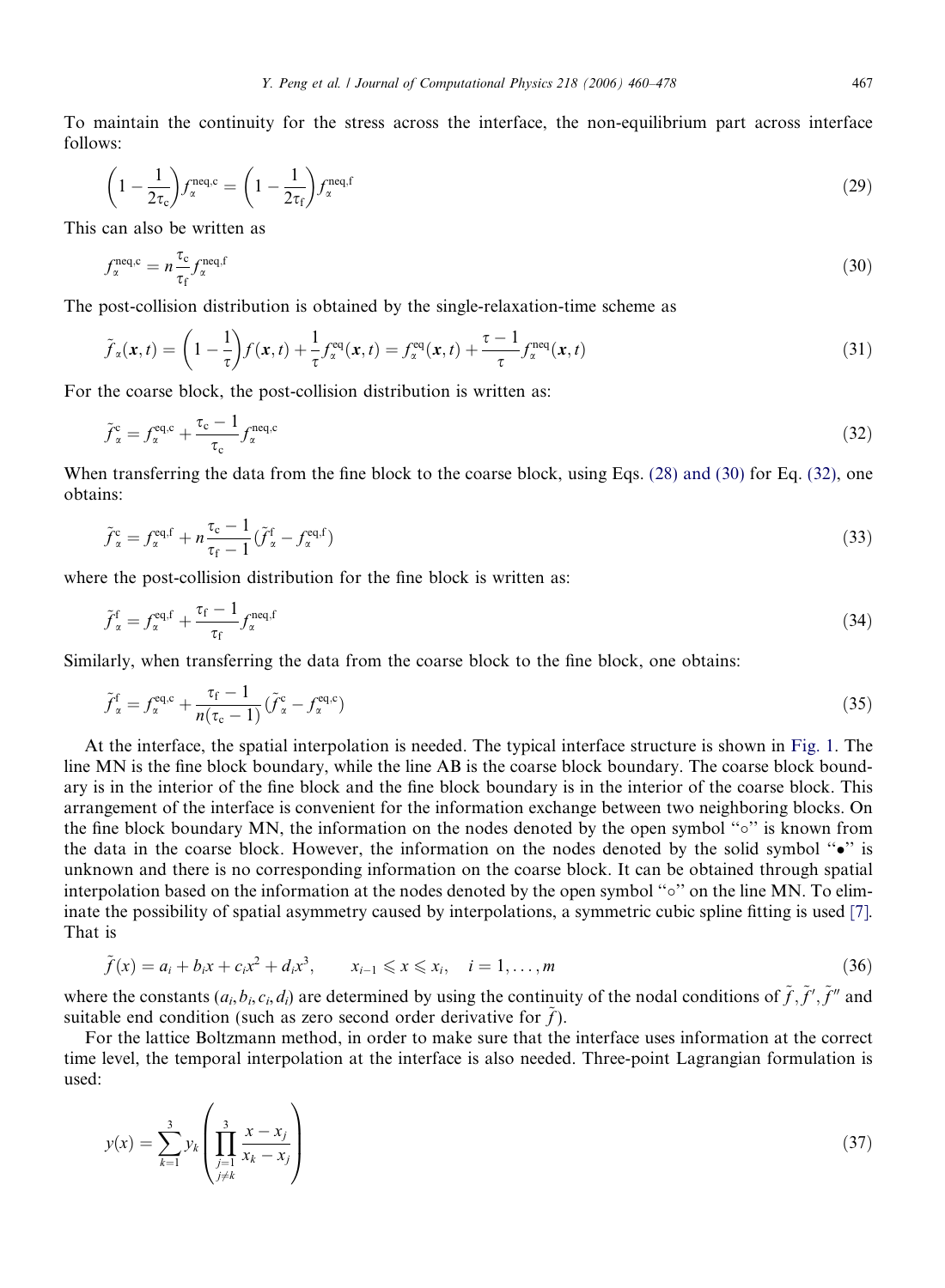#### 4.2. Multi-block method for the multi-relaxation-time scheme

For the multi-relaxation-time collision scheme, the interface structure, spatial interpolation and temporal interpolation are the same as for the single-relaxation-time collision scheme. The expression for the data transfer on the interface has to be derived. But it is still based on the requirement of continuity of mass, momentum and stresses across the interface.

To maintain the continuity of macroscopic variables across the interface, one can obtain:

$$
R^{\text{eq,c}}(\mathbf{x},t) = R^{\text{eq,f}}(\mathbf{x},t) \tag{38}
$$

For the multi-relaxation-time scheme, stresses are determined by:

$$
\tau_{xy} = \left(1 - \frac{s_8}{2}\right)\left(p_{xy} - p_{xy}^{\text{eq}}\right) = \left(1 - \frac{s_8}{2}\right)p_{xy}^{\text{neq}} \tag{39}
$$

$$
\tau_{xx} = \left(1 - \frac{s_9}{2}\right)(p_{xx} - p_{xx}^{\text{eq}}) = \left(1 - \frac{s_9}{2}\right)p_{xx}^{\text{neq}} \tag{40}
$$

So to maintain the continuity of stresses across the interface, it requires that:

$$
p_{xy}^{\text{neq},c} = n \frac{s_{\text{S}}^{\text{f}}}{s_{\text{S}}^{\text{e}}} p_{xy}^{\text{neq},\text{f}}
$$
(41)

$$
p_{xx}^{\text{neq},c} = n \frac{s_9^f}{s_9^e} p_{xx}^{\text{neq},f} \tag{42}
$$

which can be written in the matrix form as

$$
|R^{\text{neq},c}\rangle = \begin{pmatrix} 0 \\ e - e^{\text{eq}} \\ \varepsilon - e^{\text{eq}} \\ 0 \\ 0 \\ q_x - q_x^{\text{eq}} \\ 0 \\ q_y - q_y^{\text{eq}} \\ p_{xx} - p_{xx}^{\text{eq}} \end{pmatrix} = T^{\text{f}} \begin{pmatrix} 0 \\ e - e^{\text{eq}} \\ \varepsilon - e^{\text{eq}} \\ 0 \\ 0 \\ q_x - q_x^{\text{eq}} \\ q_y - q_y^{\text{eq}} \\ q_y - q_y^{\text{eq}} \\ p_{xx} - p_{xx}^{\text{eq}} \\ p_{xy} - p_{xy}^{\text{eq}} \end{pmatrix} (43)
$$

where  $T^{\text{f}} = \text{diag}(1, 1, 1, 1, 1, 1, 1, n \frac{s_{\text{s}}^{\text{f}}}{s_{\text{s}}^{\text{g}}}, n \frac{s_{\text{g}}^{\text{f}}}{s_{\text{s}}^{\text{c}}})$ .

Using Eqs. (38) and (43), to transfer the data from the fine block to the coarse block, one can obtain:

$$
\tilde{f}^c = M^{-1}R^c - M^{-1}S^c(R^c - R^{eq,c}) = M^{-1}R^{eq,c} + M^{-1}(I - S^c)R^{neq,c} = M^{-1}R^{eq,f} + M^{-1}(I - S^c)T^fR^{neq,f}
$$
\n(44)

which can also be written as:

$$
\tilde{f}^c = M^{-1} R^{eq,f} + M^{-1} (I - S^c) T^f (I - S^f)^{-1} [M \tilde{f}^f - R^{eq,f}]
$$
\n(45)

For transferring the data from the coarse block to the fine block, one can similarly obtain

$$
\tilde{f}^{\rm f} = M^{-1} R^{\rm eq,c} + M^{-1} (I - S^{\rm f}) T^{\rm c} (I - S^{\rm c})^{-1} [M \tilde{f}^{\rm c} - R^{\rm eq,c}]
$$
\n(46)

with  $T^c = diag(1, 1, 1, 1, 1, 1, 1, \frac{s_g^c}{ns_g^f}, \frac{s_g^c}{ns_g^f}).$ 

For the determination of relaxation parameters, in order to maintain the consistency of viscous coefficients, three relaxation times  $s_2$ ,  $s_8$  and  $s_9$  need to be rescaled as

$$
\frac{1}{s_i^f} = \frac{1}{2} + n\left(\frac{1}{s_i^c} - \frac{1}{2}\right), \quad i = 2, 8, 9
$$
\n<sup>(47)</sup>

For other relaxation parameters, they also need to be rescaled as Eq. (47). For the convergence of the solution, the relaxation parameters  $s_2$ ,  $s_3$ ,  $s_5$  and  $s_7$  in the finest block are required to be larger than one [\[8\].](#page-18-0)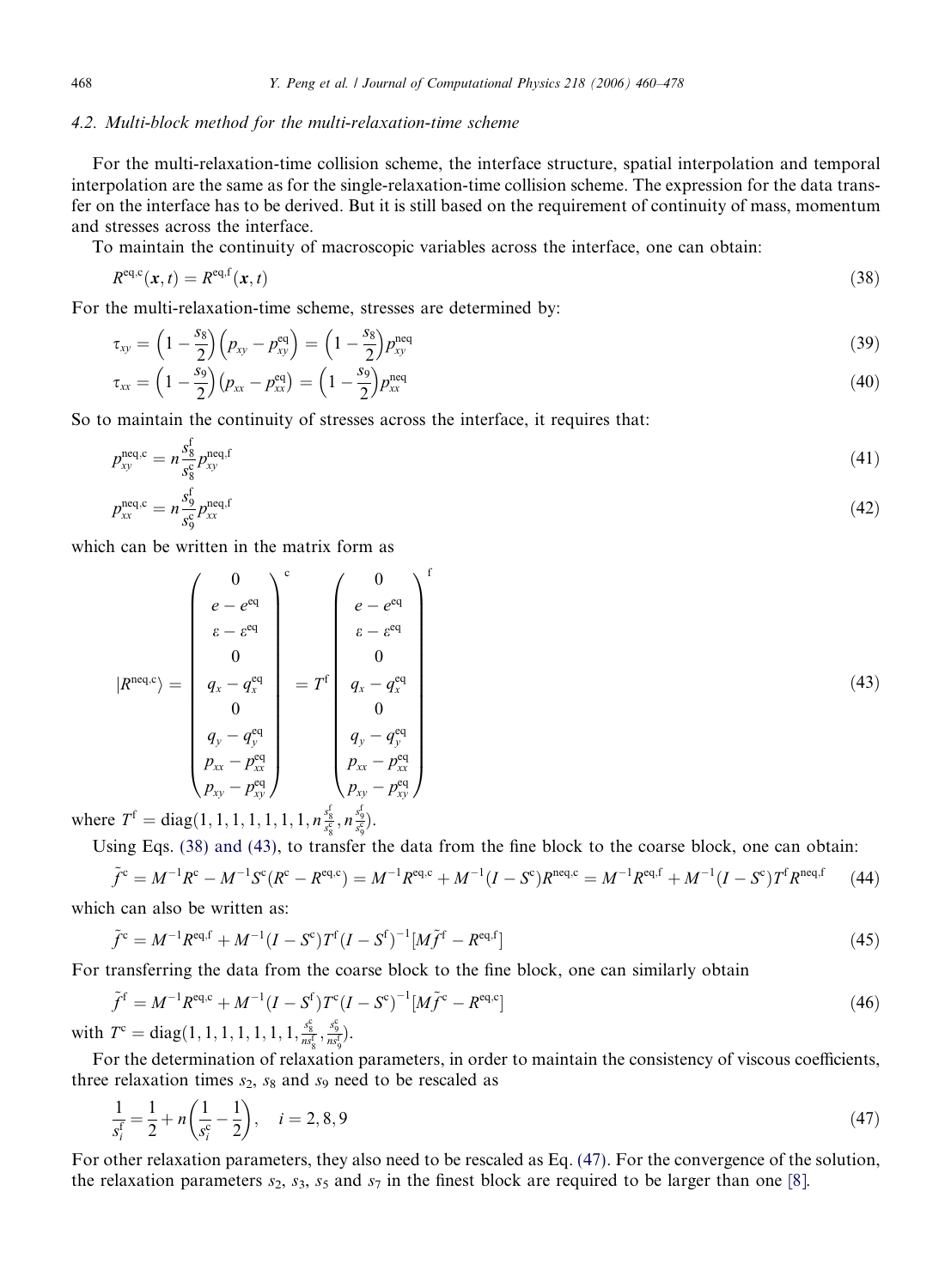

Fig. 2. Flow chart of the computational procedure.

The flow chart of the computational sequence for the multi-block immersed boundary lattice Boltzmann method with multi-relaxation-time collision model is shown in Fig. 2.

# 5. Results and discussions

As a precursor, the Taylor problem is solved to study the accuracy of the multi-block lattice Boltzmann method with multi-relaxation-time collision scheme. It is a problem defined in a square domain  $[0, 2\pi] \times [0, 2\pi]$  with periodic boundary condition. The initial condition is:

$$
u(x, y, 0) = -\cos(x)\sin(y)
$$
  

$$
v(x, y, 0) = \sin(x)\cos(y)
$$
 (48)

The exact solution is given by:

$$
u(x, y, t) = -\cos(x)\sin(y)e^{-(2t/Re)}
$$
  
\n
$$
v(x, y, t) = \sin(x)\cos(y)e^{-(2t/Re)}
$$
\n(49)

Our calculations are conducted at the Reynolds number of 100. The  $L_2$  and  $L_{\infty}$  errors between the numerical results and the exact solution are listed in [Table 1.](#page-10-0) From [Table 1,](#page-10-0) we can see that the accurate results can be obtained when more than 20 points ( $N = 20$ ) are used in each direction.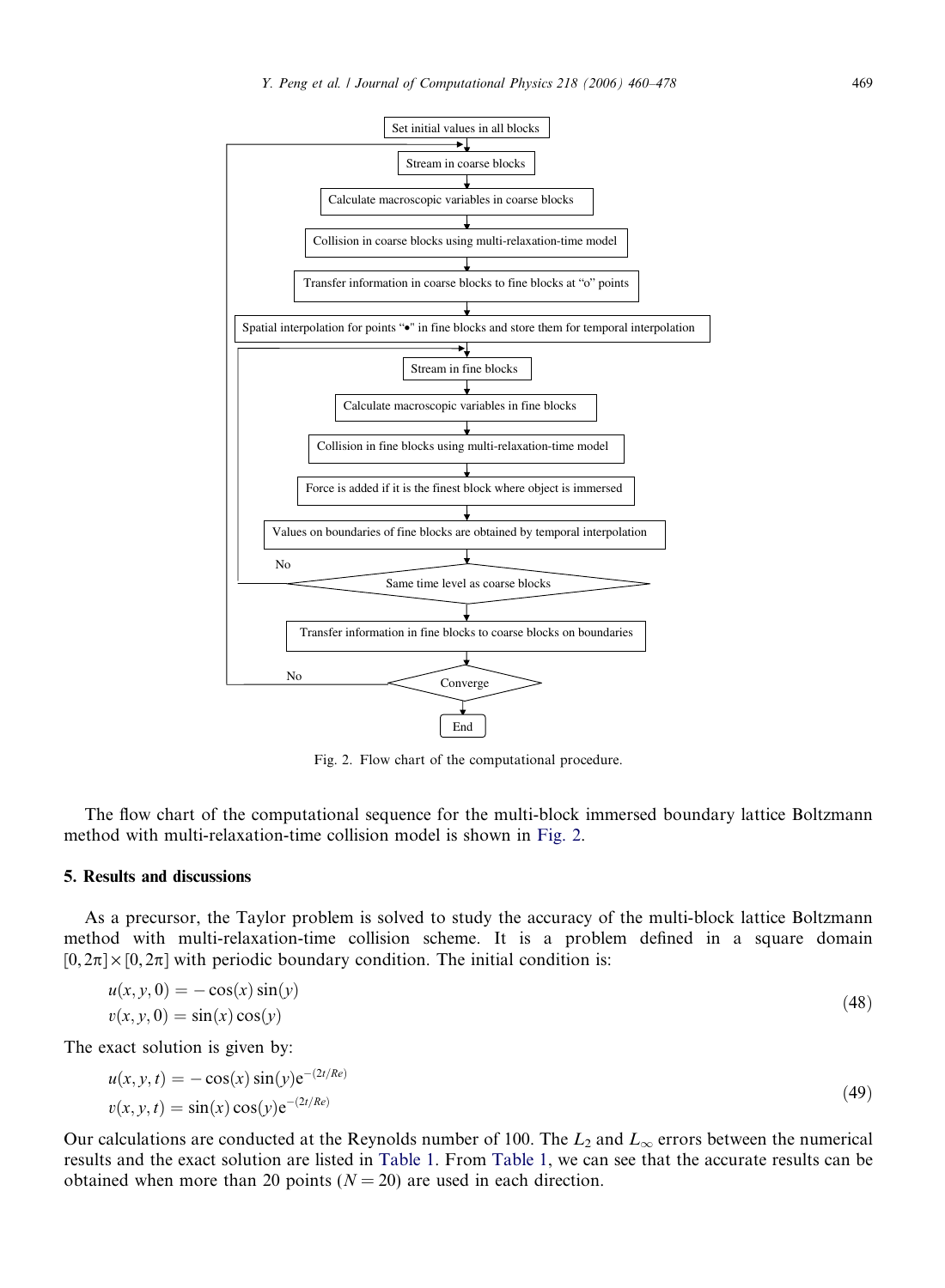| Mesh size      | Time | $L_2$ error            | $L_{\infty}$ error     |
|----------------|------|------------------------|------------------------|
| $10 \times 10$ | 0.5  | $9.041 \times 10^{-4}$ | $1.110 \times 10^{-3}$ |
|                | 1.0  | $8.328 \times 10^{-4}$ | $1.022 \times 10^{-3}$ |
|                | 1.5  | $2.988 \times 10^{-4}$ | $3.658 \times 10^{-3}$ |
|                | 2.0  | $3.358 \times 10^{-4}$ | $4.123 \times 10^{-3}$ |
| $20 \times 20$ | 0.5  | $6.460 \times 10^{-5}$ | $9.069 \times 10^{-5}$ |
|                | 1.0  | $1.046 \times 10^{-4}$ | $8.447 \times 10^{-5}$ |
|                | 1.5  | $7.270 \times 10^{-5}$ | $6.713 \times 10^{-5}$ |
|                | 2.0  | $1.151 \times 10^{-4}$ | $7.586 \times 10^{-5}$ |
| $50 \times 50$ | 0.5  | $4.248 \times 10^{-5}$ | $5.972 \times 10^{-5}$ |
|                | 1.0  | $3.848 \times 10^{-5}$ | $5.409 \times 10^{-5}$ |
|                | 1.5  | $2.010 \times 10^{-5}$ | $2.753 \times 10^{-5}$ |
|                | 2.0  | $4.240 \times 10^{-5}$ | $5.941 \times 10^{-5}$ |

<span id="page-10-0"></span>Table 1 Errors for the Taylor problem at  $Re = 100$ 

#### 5.1. Driven cavity flows

To validate our code using the multi-block scheme for the lattice Boltzmann method with multi-relaxationtime collision scheme, the numerical simulations of driven cavity flows are carried out.

For  $Re = 100$ , the multi-block is arranged as shown in Fig. 3. There are two levels, and the level ratio is 4. Fine lattice of  $41 \times 41$  is used in two bottom corner regions where two smaller recirculation zones appear. Coarse grid is used in the central smooth region. The total number of grid points is 4864. With the same grid points, if the uniform grid is used, the mesh size would be  $70 \times 70$ . The calculation on this uniform grid using the standard LBM is also carried out for comparison.

According to the present study, as shown in [Table 2](#page-11-0), the center of the primary vortex is at  $x = 0.615$ ,  $y = 0.725$ , the center of the left corner vortex is at  $x = 0.034$ ,  $y = 0.034$ , and the center of the right corner vortex is at  $x = 0.945$ ,  $y = 0.058$  for the multi-block scheme. For the standard LBM, the center of the primary vortex is at  $x = 0.615$ ,  $y = 0.729$ , the center of the left corner vortex is at  $x = 0.033$ ,  $y = 0.033$ , and the center of the right corner vortex is at  $x = 0.945$ ,  $y = 0.059$ . Both results are in good agreement with those of Ghia



Fig. 3. Schematic diagram of multi-block arrangement for the driven cavity flow.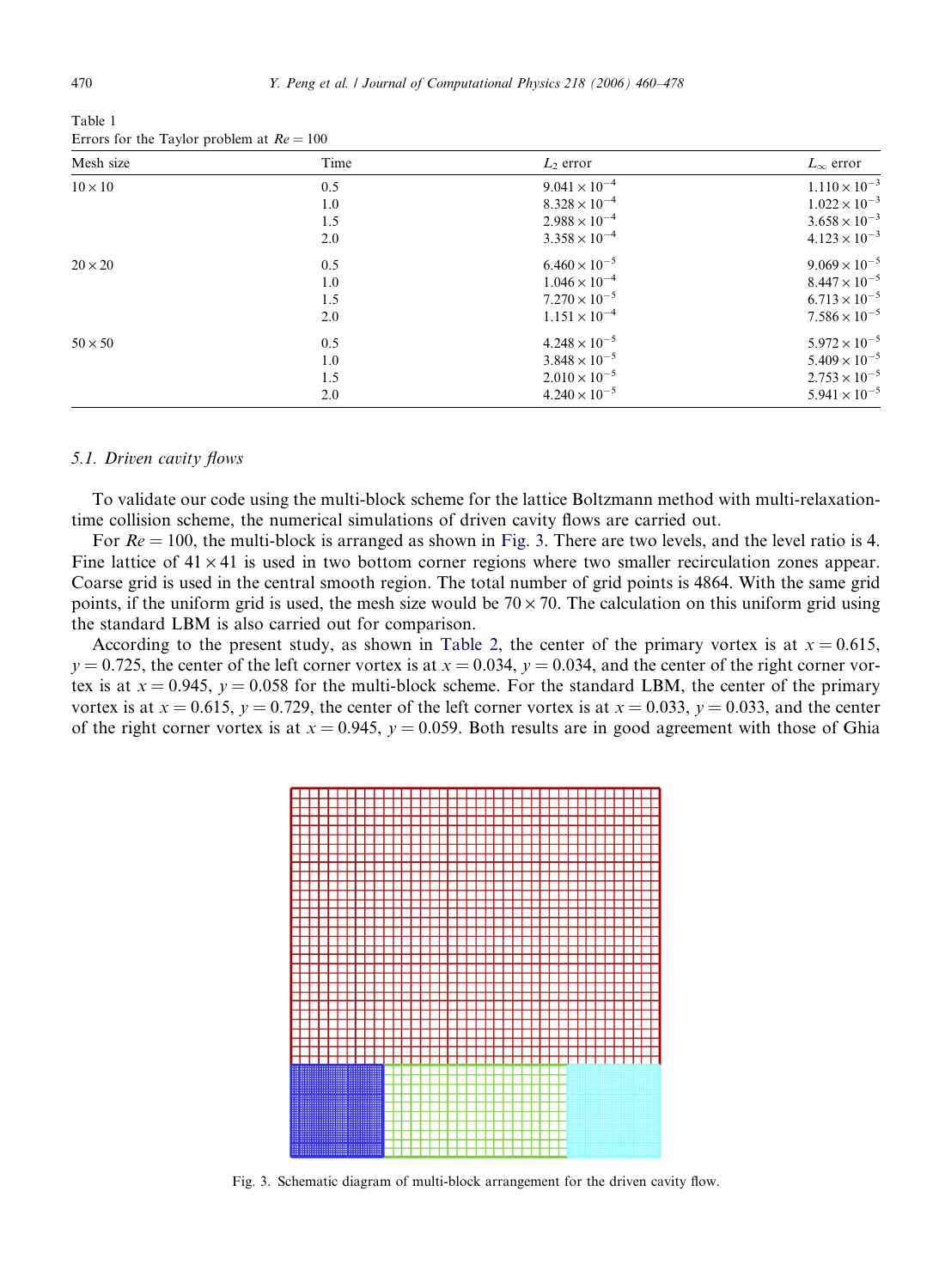<span id="page-11-0"></span>Table 2 Comparison of the vortex centers with those of Ghia et al. [\[13\]](#page-18-0)

| Re        | Primary vortex   | Lower left vortex | Lower right vortex |
|-----------|------------------|-------------------|--------------------|
| 100       |                  |                   |                    |
| Present   | (0.615, 0.725)   | (0.034, 0.034)    | (0.945, 0.058)     |
| Ref. [13] | (0.6172, 0.7344) | (0.0313, 0.0391)  | (0.9453, 0.0625)   |
| 5000      |                  |                   |                    |
| Present   | (0.515, 0.535)   | (0.073, 0.136)    | (0.807, 0.073)     |
| Ref. [13] | (0.5117, 0.5352) | (0.0703, 0.1367)  | (0.8086, 0.0742)   |
|           |                  |                   |                    |

et al. [\[13\]](#page-18-0) (for  $Re = 100$ , the results of Ghia et al. are:  $x = 0.6172$ ,  $y = 0.7344$  for the primary vortex,  $x = 0.0313$ ,  $y = 0.0391$  for the left corner vortex, and  $x = 0.9453$ ,  $y = 0.0625$  for the right corner vortex).

The above calculations are performed on PC-2.4GHz. The CPU time needed is 74.9 s and 79.3 s for the multi-block scheme and the standard LBM, respectively. Although it will take some time to transform information between blocks for the multi-block scheme, it converges faster because fine mesh is used in the flow field where flow changes rapidly. This leads to the less CPU time needed for the multi-block scheme.

In order to obtain the same accuracy of numerical results at two bottom corners for the uniform grid,  $161 \times 161$  mesh size is required for the standard LBM. This calculation is also carried out and the CPU time needed to get the converged results is 639.41 s. It takes much longer CPU time as compared to the multi-block scheme.

Fig. 4 shows the streamlines. It can be seen from this figure that, the streamlines are very smooth across the interface between different blocks. This shows that the implementation of multi-block scheme for the lattice Boltzmann method with multi-relaxation-time scheme has good property at the interface.

The same flow at  $Re = 5000$  is also simulated. The streamlines are shown in [Fig. 5](#page-12-0). We can see from Fig. 5 that, there are three levels and seven blocks. Very fine grids belonging to the third level are used at four corners. According to the present study, as shown in Table 2, the center of the primary vortex is at  $x = 0.515$ ,  $y = 0.535$ , the center of the left corner vortex is at  $x = 0.073$ ,  $y = 0.136$ , and the center of the right corner vortex is at  $x = 0.807$ ,  $y = 0.073$ . These results are in good agreement with those of Ghia et al. [\[13\]](#page-18-0) (for  $Re = 5000$ , the results of Ghia et al. are:  $x = 0.5117$ ,  $y = 0.5352$  for the primary vortex,  $x = 0.0703$ ,  $y = 0.1367$  for the left corner vortex, and  $x = 0.8086$ ,  $y = 0.0742$  for the right corner vortex). [Figs. 6 and 7](#page-12-0) show velocity components along vertical and horizontal center lines, respectively. They agree well with benchmark data.



Fig. 4. Streamlines for the driven cavity flow at  $Re = 100$ .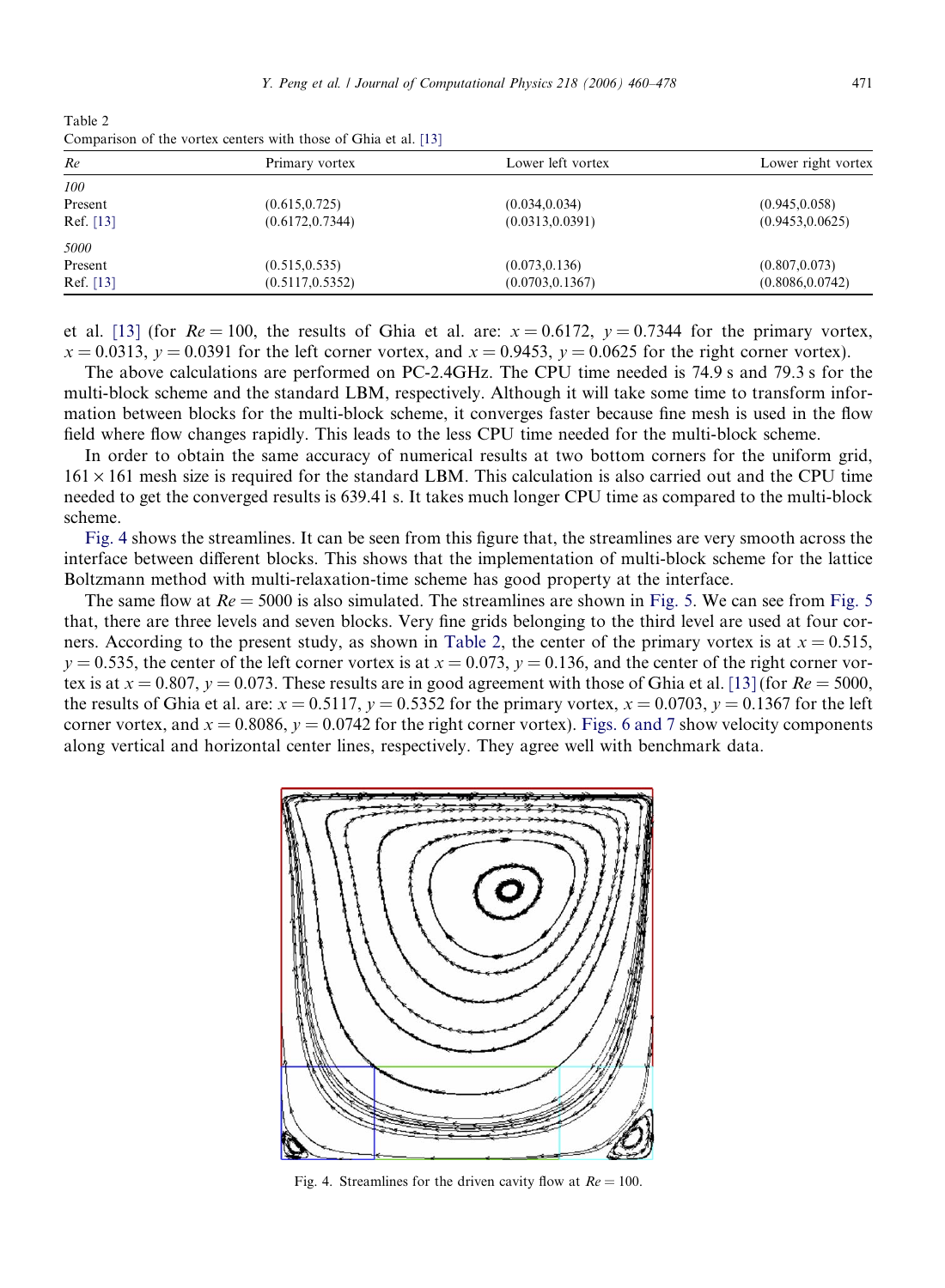<span id="page-12-0"></span>

Fig. 5. Streamlines for the driven cavity flow at  $Re = 5000$ .



Fig. 6. Distribution of u-velocity along vertical center line for driven cavity flow at  $Re = 5000$ .



Fig. 7. Distribution of v-velocity along horizontal center line for driven cavity flow at  $Re = 5000$ .

# 5.2. Steady and unsteady flows past a circular cylinder

To validate the multi-block scheme for IBM–LBM with multi-relaxation-time collision scheme, the numerical simulation of the steady and unsteady flows past a circular cylinder is carried out.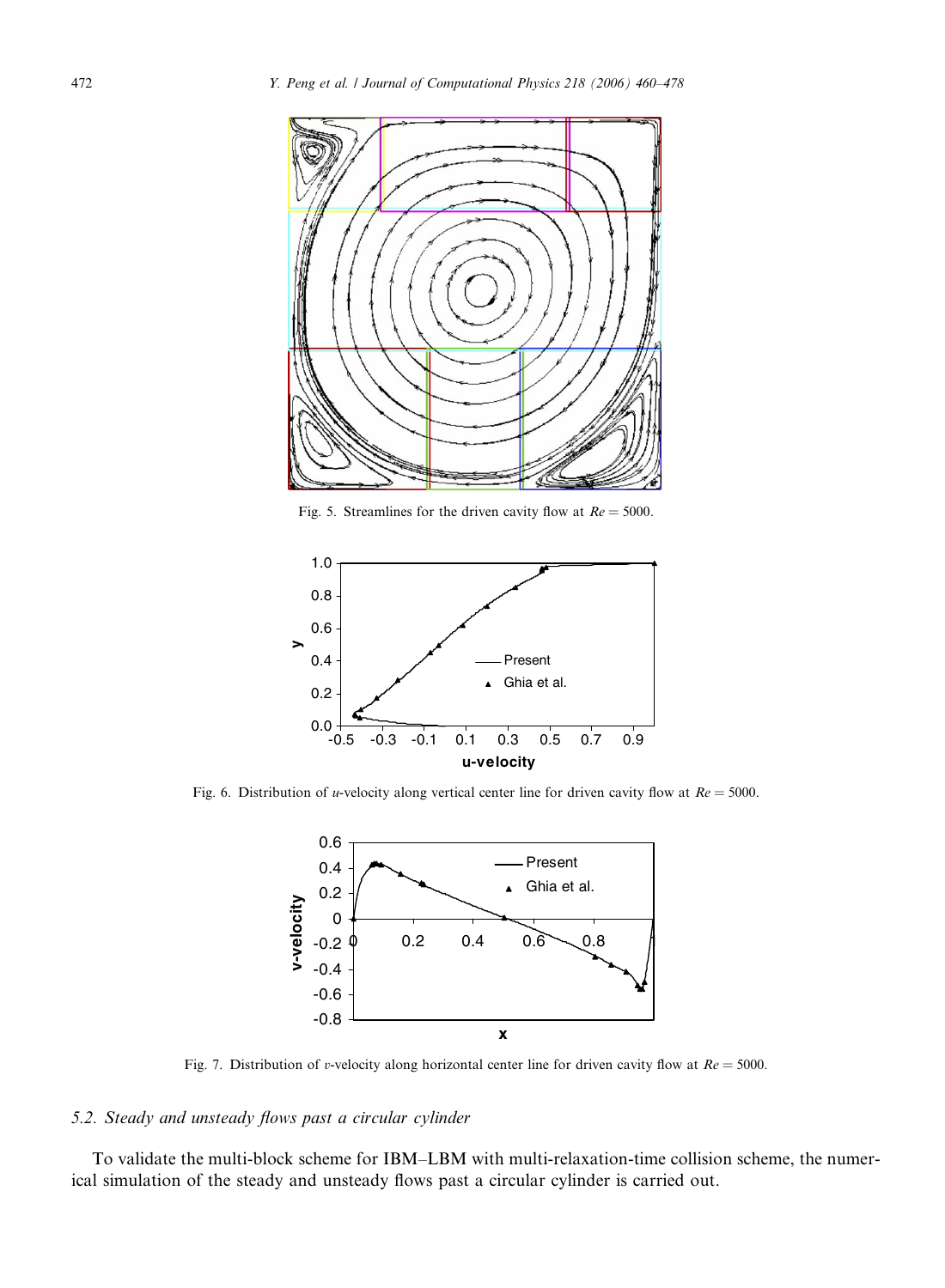<span id="page-13-0"></span>As shown in Fig. 8, there are three levels of blocks in the calculation. Block 1 to block 4 belong to the first level; block 5 to block 8 belong to the second level and block 9 belongs to the finest level. The ratio of mesh spacing between level two and level one is 2 and the ratio between level three and level two is 4. The cylinder is immersed in block 9.

The Reynolds number in this flow is defined as

$$
Re = \frac{u_{\infty}D}{v} \tag{50}
$$

where  $D$  is the diameter of the cylinder.

The drag force is contributed from two sources: the shear stress and the pressure distribution along the body. For the immersed boundary method, it can be easily determined by [\[14\]:](#page-18-0)

$$
F_{\mathbf{D}} = -\int_{\Omega} f_1 \, \mathrm{d}\mathbf{x} \tag{51}
$$

where  $f_1$  is the x-component of the force density  $f$ . The drag coefficient is defined by

$$
C_{\rm d} = \frac{F_{\rm D}}{(1/2)\rho u_{\infty}^2 D} \tag{52}
$$

When the body starts shedding a vortex, a lift force on the body is generated by the fluid. For the immersed boundary method, it can be easily determined by:

$$
F_{\rm L} = \int_{\Omega} f_2 \, \mathrm{d}x \tag{53}
$$

where  $f_2$  is the y-component of the force density  $f$ .

The dimensionless lift coefficient is defined by

$$
C_1 = \frac{F_L}{(1/2)\rho u_{\infty}^2 D} \tag{54}
$$

When the steady flow becomes unstable and the body starts shedding vortices, the frequency with which the vortices are shed from the body is non-dimensionalized as

$$
St = \frac{f_q D}{u_\infty} \tag{55}
$$

where  $St$  is called the Strouhal number.

![](_page_13_Figure_17.jpeg)

Fig. 8. Schematic diagram of multi-block arrangement for flow past a circular cylinder.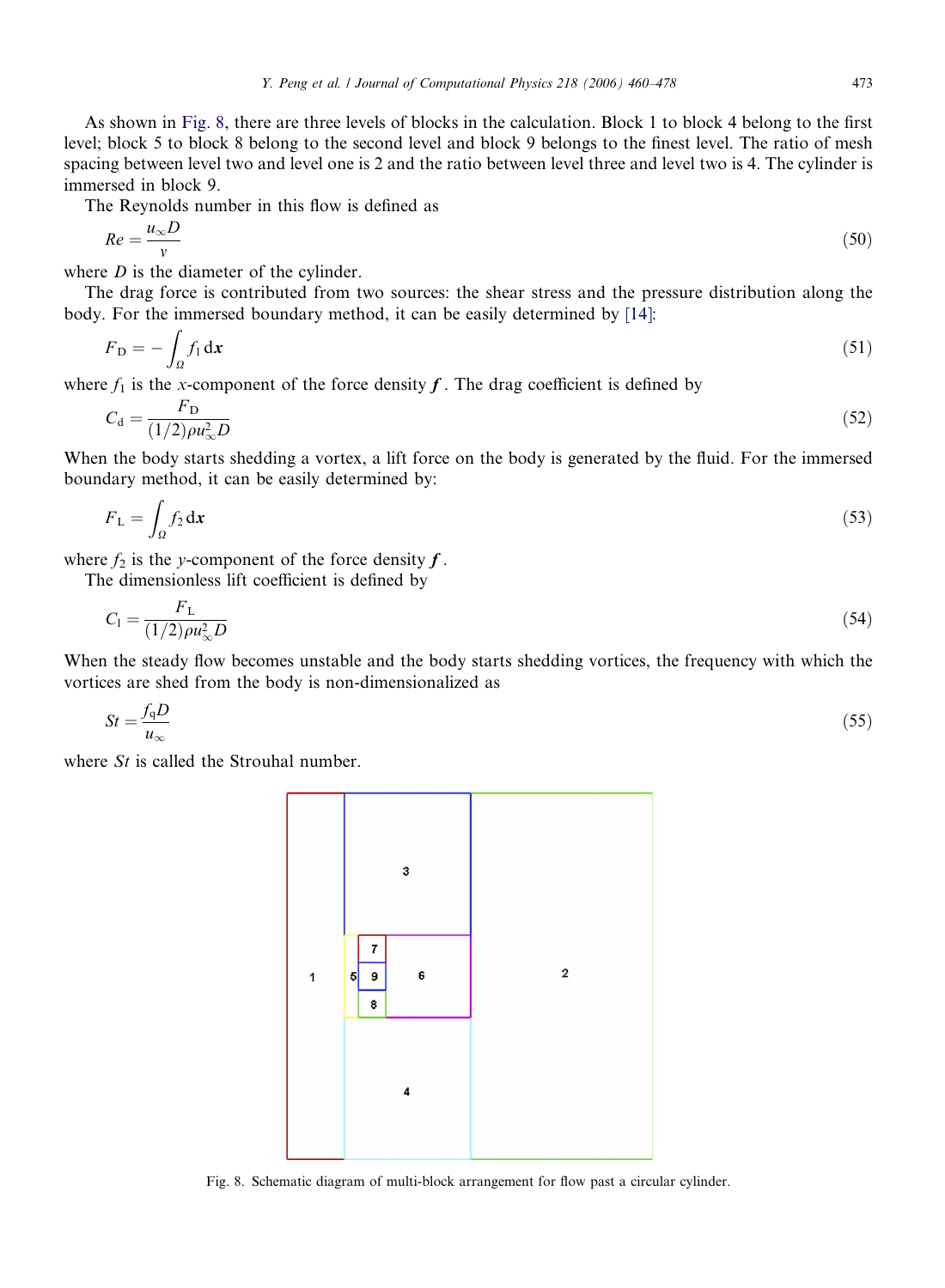In the present calculations, the fluid density is  $\rho = 1.0$  and the far field velocity is  $u_{\infty} = 0.1$ . The computation starts with the given far field velocity. At the inlet, upper, lower and downstream boundaries, the equilibrium distribution functions are used to implement the boundary conditions.

Firstly, the calculation of the steady flow at  $Re = 20$  is carried out. Fig. 9 shows the streamlines when flow reaches its final steady state. A pair of stationary recirculating eddies develop behind the cylinder. The length of the recirculating region  $L$ , which is from the rearmost point of the cylinder to the end of the wake increases with the Reynolds number. The calculated non-dimensional recirculating length defined as  $L/r$  for  $Re = 20$  as well as the previous computational and experimental data are listed in Table 3 [\[15–19\]](#page-18-0). Table 4 shows the calculated drag coefficient together with the previous computational and experimental data. From Tables 3 and 4, we can see that our numerical results compare very well with the benchmark data.

Then the calculations of the unsteady flow at  $Re = 100$  and  $Re = 200$  are carried out. We choose the same computational domain  $\Omega = [0, 8] \times [0, 8]$  and a cylinder with diameter of  $D = 0.30$ . The center of the cylinder is located at (1.85, 4.0), which is the same as the one in the work of Lai and Peskin [\[14\]](#page-18-0) using the immersed

![](_page_14_Figure_4.jpeg)

Fig. 9. Streamlines for flow past a circular cylinder at  $Re = 20$ .

Table 3 Comparison of the recirculating length with previous studies

| Authors                    | $Re = 20$ |
|----------------------------|-----------|
| Dennis and Chang [15]      | 1.88      |
| Nieuwstadt and Keller [16] | 1.786     |
| Coutanceau and Bouard [17] | 1.86      |
| Fornberg [18]              | 1.82      |
| He and Doolen [19]         | 1.842     |
| Present                    | 1.870     |

Table 4 Comparison of the drag coefficient with previous studies

| Authors                    | $Re = 20$ |
|----------------------------|-----------|
| Dennis and Chang [15]      | 2.045     |
| Nieuwstadt and Keller [16] | 2.053     |
| Fornberg [18]              | 2.000     |
| He and Doolen [19]         | 2.152     |
| Present                    | 2.148     |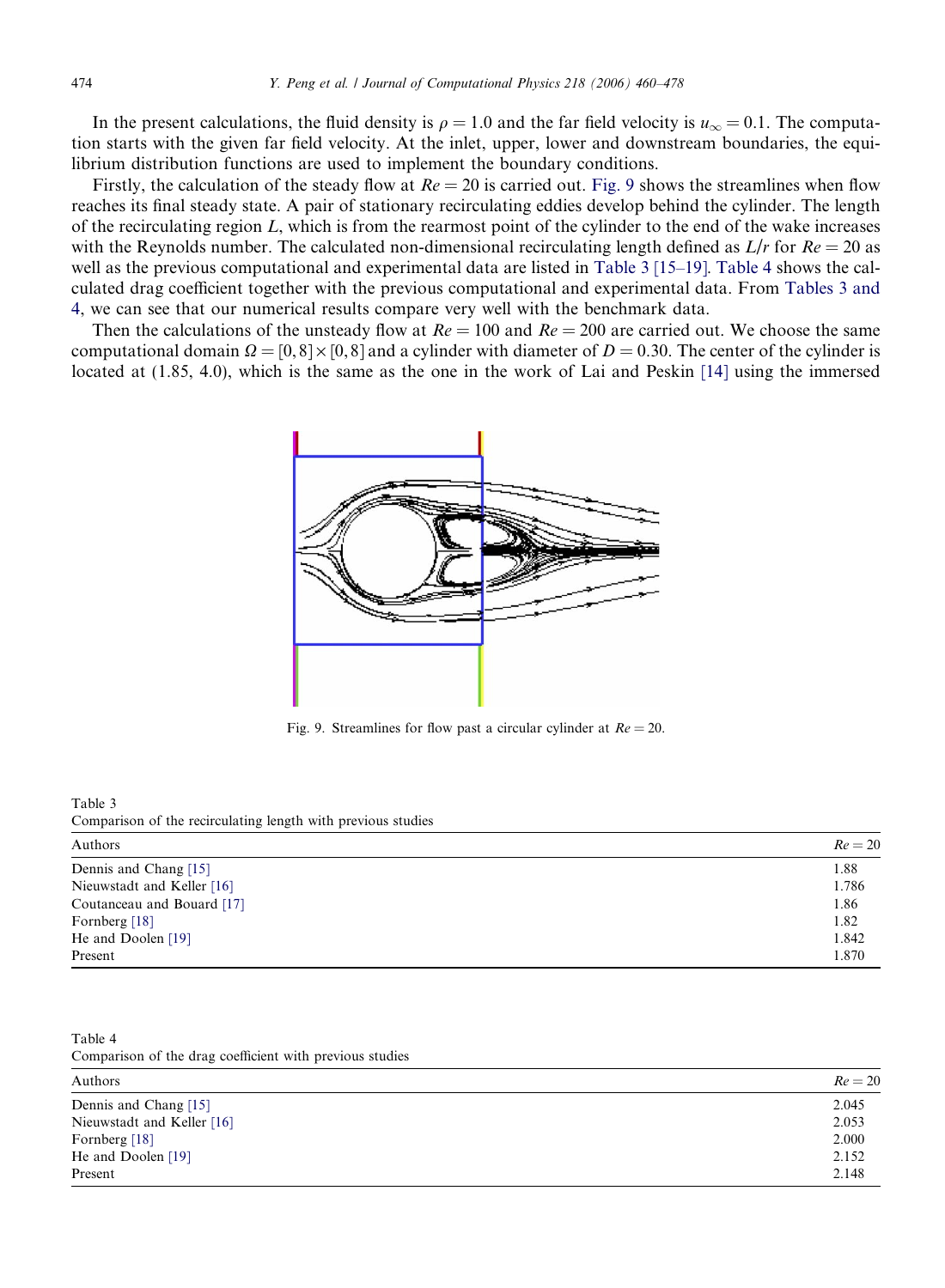<span id="page-15-0"></span>boundary method with NS solver. Table 5 shows our numerical results together with those of Lai and Peskin [\[14\]](#page-18-0) and previous experimental and computational results [\[20,21\]](#page-18-0) at  $Re = 100$ . Table 6 displays our numerical results together with previous experiment and computational results  $[20-23]$  at  $Re = 200$ .

For  $Re = 100$ , from Table 5, we can see that the Strouhal number using present method has a better agreement with the experimental data than the first order immersed boundary method of Lai and Peskin [\[14\].](#page-18-0) It compares very well with the result of their second order scheme. In the paper of Saiki and Biringen [\[20\]](#page-18-0), the computed Strouhal numbers obtained from different researchers' computations range from 0.16–0.18 at  $Re = 100$ . As for the drag coefficient, our present result is closer to the experimental data [\[21\]](#page-18-0) than that of Lai and Peskin [\[14\]](#page-18-0). As mentioned in [14], the drag coefficient of Lai and Peskin [14] is larger than the experimental data. It seems that the present work improves the accuracy of conventional immersed boundary method. The improvement may be attributed to the use of a very fine mesh near the solid body through the multi-block technique.

For  $Re = 200$ , from Table 6, we can see that our present results compare very well with the previous experimental and computational results. The Strouhal number obtained from the present method is slightly higher than the experimental value. However, it is better than that obtained by the majority of the previous computational studies.

The instantaneous vorticity contours of vortex shedding at  $Re = 100$  are plotted in [Fig. 10](#page-16-0). We can see clearly the Karman vortex street of the flow around a circular cylinder in these vorticity contours.

## 5.3. Steady flow over a NACA-0012 airfoil

For the practical applications of the multi-block IBM–LBM with multi-relaxation-time collision scheme, the steady flow over NACA-0012 airfoil at the Reynolds number of  $Re = 500$  with the zero angle of attack was chosen for study. The multi-block arrangement is the same as that for the flow past a circular cylinder shown in [Fig. 8.](#page-13-0) The NACA-0012 airfoil is immersed in the finest block.

Similar to the flow past a circular cylinder, the fluid density is taken as  $\rho = 1.0$  and the far field velocity is  $u_{\infty} = 0.1$ . The computation starts with the given far field velocity. At the inlet, upper, lower and outlet boundaries, the equilibrium distribution functions are used to implement the boundary conditions.

The pressure coefficient and drag coefficient are, respectively, defined as

$$
C_{\rm p} = \frac{(P - p_{\infty})}{1/2\rho u_{\infty}^2}, \quad C_{\rm d} = \frac{F_{\rm D}}{1/2\rho u_{\infty}^2 l} \tag{56}
$$

where  $l$  is the chord. Pressure on the airfoil surface is obtained from

Comparison of quantities at  $Re = 100$  with Lai and Peskin [\[14\]](#page-18-0) and previous computational and experiment results

| Method                              |        |                          | St    |
|-------------------------------------|--------|--------------------------|-------|
| First order of Lai and Peskin [14]  | 1.4630 | 0.3290                   | 0.144 |
| Second order of Lai and Peskin [14] | 1.4473 | 0.3299                   | 0.165 |
| Saiki and Biringen [20]             | 1.26   |                          | 0.171 |
| Clift et al. $[21]$                 | 1.24   | $\overline{\phantom{a}}$ |       |
| Present                             | 1.18   | 0.317                    | 0.167 |

Table 6

Table 5

Comparison of the quantities at  $Re = 200$  with previous computational and experiment results

| Method                  | ∪d                              | St                |
|-------------------------|---------------------------------|-------------------|
| Saiki and Biringen [20] | 1.18                            | 0.171             |
| Clift et al. $[21]$     | 1.16                            | $\hspace{0.05cm}$ |
| Berger and Wille [22]   | $\hspace{0.1mm}-\hspace{0.1mm}$ | $0.18 - 0.19$     |
| Present                 | 1.10                            | 0.197             |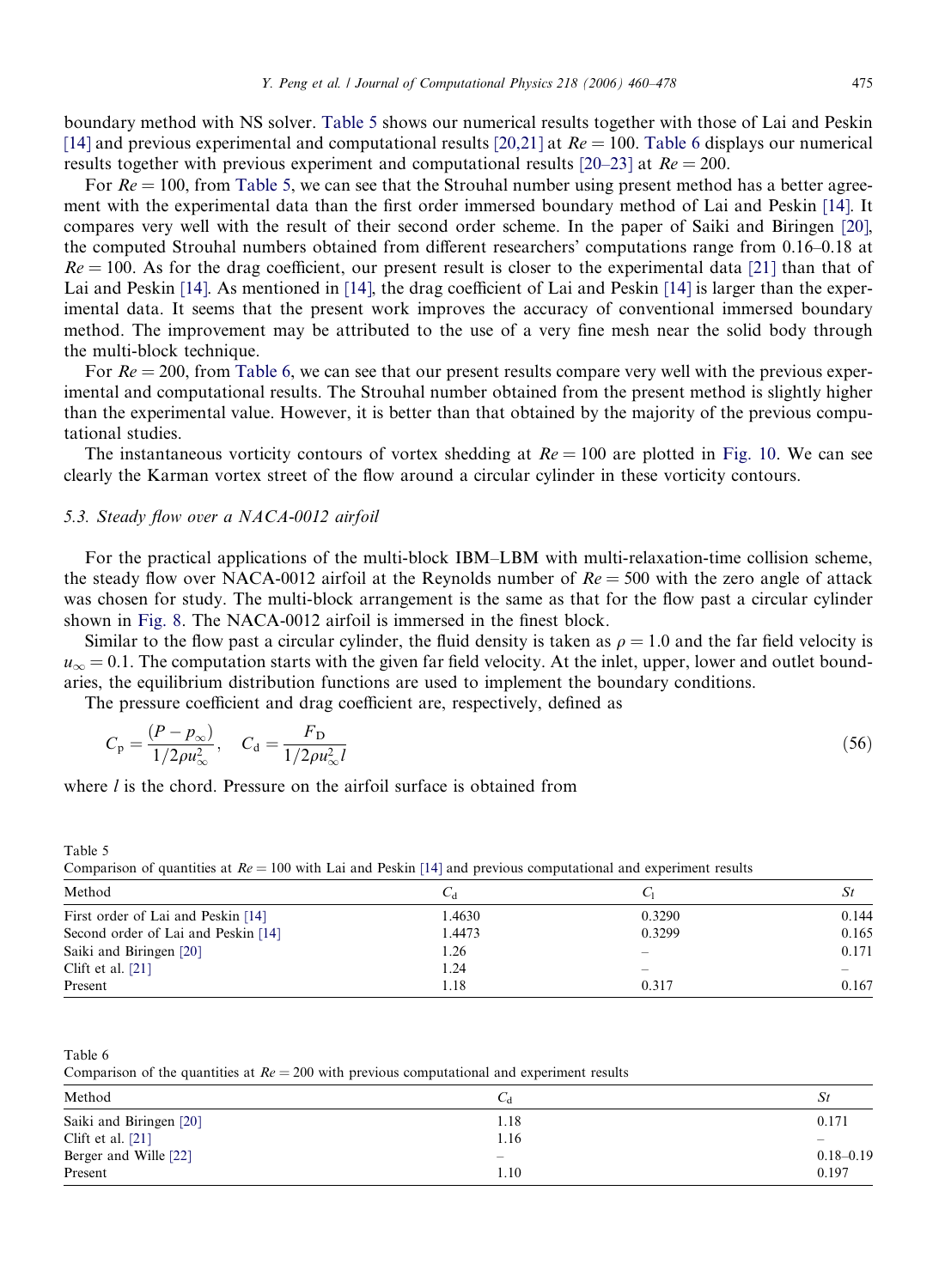<span id="page-16-0"></span>![](_page_16_Figure_1.jpeg)

Fig. 10. Vorticity contours of the flow around a cylinder at  $Re = 100$ .

$$
p(s) = \sum_{x} p(x)D(x - X^n(s))h^2
$$
\n<sup>(57)</sup>

The discrete delta function in Eq. [\(57\)](#page-15-0) is defined in Eqs. [\(14\) and \(15\)](#page-4-0).

Fig. 11 shows the pressure contours and Fig. 12 shows the distribution of pressure coefficient along the airfoil surface, respectively. They compare very well with the numerical results using a NS solver of CFL3D [\[24\].](#page-18-0)

![](_page_16_Picture_6.jpeg)

Fig. 11. Pressure contours for flow over NACA-0012 airfoil at  $Re = 500$ .

![](_page_16_Figure_8.jpeg)

Fig. 12. Distribution of pressure coefficient along the airfoil NACA-0012 at  $Re = 500$ .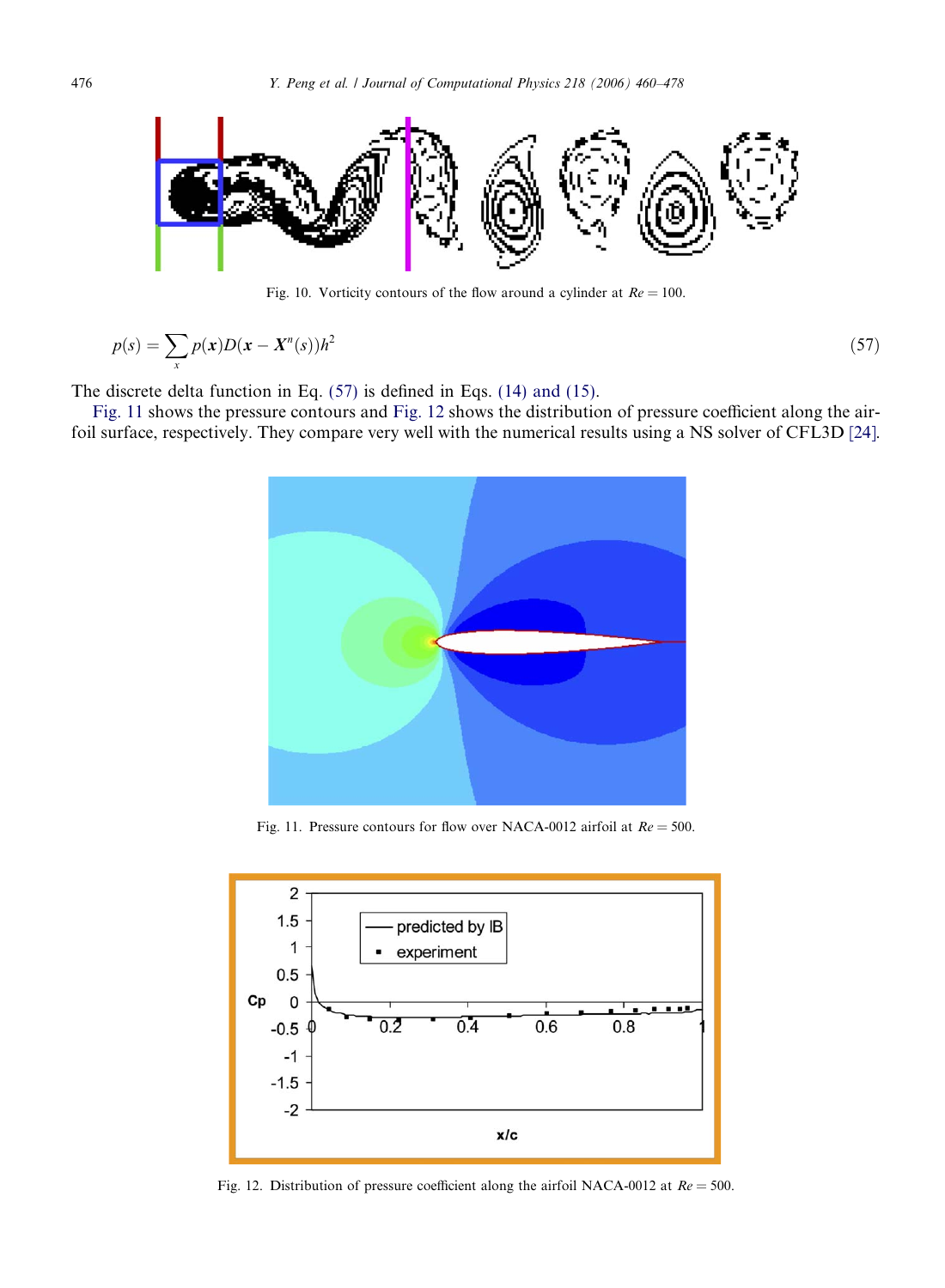![](_page_17_Figure_1.jpeg)

Fig. 13. Streamlines for flow over an airfoil at  $t = 7.13$  (left) and  $t = 11.73$  (right).

For the drag coefficient, the present value of  $C<sub>d</sub> = 0.176$  compares very well with the result reported by Lockard et al. [\[25\]](#page-18-0) with 0.1762 obtained using a Navier–Stokes equation-based finite difference method.

## 5.4. Unsteady flow over an airfoil

The shape of the airfoil is mapped into a unit circle using the transformation

$$
z = \frac{1}{k} + \gamma + \frac{kc^2}{1 + \gamma k} \tag{58}
$$

where  $z = \frac{1}{k} + \gamma + \frac{kc^2}{1+\gamma k}$ ,  $k = re^{i\theta}$  and  $\gamma = \xi + i\eta$ . The trailing edge of the airfoil is rounded off by defining  $c = \left[\zeta + (1 - \eta^2)^{\frac{1}{2}}\right](1 - \delta)$  (59)

In this calculation, the shape of the airfoil is defined by

$$
\xi = -0.05214
$$
,  $\eta = 0$ ,  $\delta = 0.025$  and  $r = \frac{\tanh(k_1) + k_4}{k_3}$ 

with:

$$
k_1 = 2.0, \quad k_2 = 2.8, \quad r_0 = 0.02, \quad k_3 = [\tanh(k_1) + \tanh(k_2)][1 - r_0/(r_0 - 1)],
$$
  

$$
k_4 = \tanh(k_2) - r_0[\tanh(k_1) + \tanh(k_2)]/(r_0 - 1)
$$

The computation is conducted at 15° angle of attack with  $Re = 1000$ . The Strouhal number is defined as

$$
St = \frac{fl}{u_{\infty}}\tag{60}
$$

where  $l$  is the chord. In the present study, the calculated Strouhal number is 0.20, while the value given by Mehta and Lavan [\[26\]](#page-18-0) is 0.2162. Fig. 13 shows the streamlines at  $t = 7.13$  and  $t = 11.73$ . They compare very well with those of Mehta and Lavan [\[26\]](#page-18-0) at corresponding times.

# 6. Conclusions

The immersed boundary–lattice Boltzmann method combines the desirable features of the lattice Boltzmann and immersed boundary methods. The simplicity of the Cartesian grid for the Eulerian variables facilitates the LBM, and the generality of the curvilinear grid for the Lagrangian variables makes it easy to model the flow problem. In order to avoid the need to determine the free parameter of the spring constant, a direct forcing scheme is used. It presents a significant improvement over the previously introduced IBM–LBM where the forcing term was computed using a penalty method and a user-defined parameter. It allows the enforcement of the rigid body motion in a more efficient way.

In this paper, we have used the multi-relaxation-time collision scheme to replace the single-relaxation-time collision scheme so as to improve the stability of the IBM–LBM for flows at high Reynolds numbers. To offer